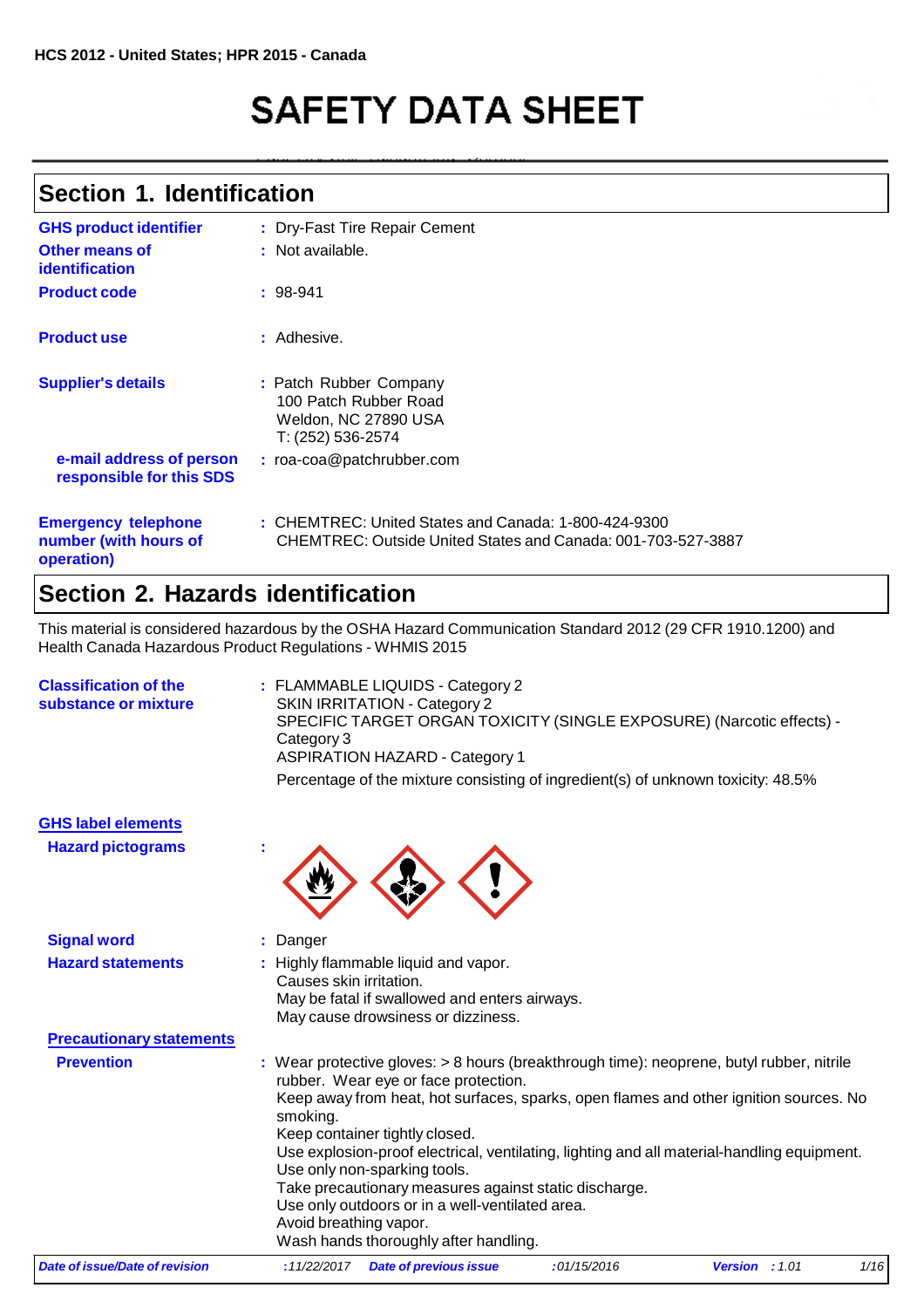### **Section 2. Hazards identification**

| <b>Response</b>                            | : IF INHALED: Remove person to fresh air and keep comfortable for breathing. Call a<br>POISON CENTER or physician if you feel unwell.<br>IF SWALLOWED: Immediately call a POISON CENTER or physician. Do NOT induce<br>vomiting.<br>IF ON SKIN (or hair): Take off immediately all contaminated clothing. Rinse skin with<br>water or shower.<br>IF ON SKIN: Wash with plenty of soap and water. Take off contaminated clothing and<br>wash it before reuse.<br>If skin irritation occurs: Get medical attention. |
|--------------------------------------------|-------------------------------------------------------------------------------------------------------------------------------------------------------------------------------------------------------------------------------------------------------------------------------------------------------------------------------------------------------------------------------------------------------------------------------------------------------------------------------------------------------------------|
| <b>Storage</b>                             | : Store locked up.<br>Store in a well-ventilated place. Keep cool.                                                                                                                                                                                                                                                                                                                                                                                                                                                |
| <b>Disposal</b>                            | : Dispose of contents and container in accordance with all local, regional, national and<br>international regulations.                                                                                                                                                                                                                                                                                                                                                                                            |
| <b>Hazards not otherwise</b><br>classified | : None known.                                                                                                                                                                                                                                                                                                                                                                                                                                                                                                     |

## **Section 3. Composition/information on ingredients**

| Substance/mixture     | : Mixture        |
|-----------------------|------------------|
| Other means of        | : Not available. |
| <i>identification</i> |                  |
| <b>Product code</b>   | $: 98-941$       |

| <b>Ingredient name</b>                  | $\frac{9}{6}$ | <b>CAS number</b> |
|-----------------------------------------|---------------|-------------------|
| Naphtha (petroleum), hydrotreated light | 60-100        | 64742-49-0        |
| n-Heptane                               | $30 - 45$     | 142-82-5          |
| 3-Methylhexane                          | $0 - 30$      | 589-34-4          |
| Methylcyclohexane                       | $0 - 20$      | 108-87-2          |
| 2-Methylhexane                          | $0 - 15$      | 591-76-4          |
| 3-Ethylpentane                          | $0 - 5$       | 617-78-7          |
| 2,3-Dimethylpentane                     | $0 - 4.723$   | 565-59-3          |

Any concentration shown as a range is to protect confidentiality or is due to batch variation.

There are no additional ingredients present which, within the current knowledge of the supplier and in the **concentrations applicable, are classified as hazardous to health or the environment and hence require reporting in this section.**

**Occupational exposure limits, if available, are listed in Section 8.**

### **Section 4. First aid measures**

|                   | <b>Description of necessary first aid measures</b>                                                                                                                                                                                                                                                                                                                                                                                                                                                                                                                                                                                                                                                                                                                                                                                                                                                             |
|-------------------|----------------------------------------------------------------------------------------------------------------------------------------------------------------------------------------------------------------------------------------------------------------------------------------------------------------------------------------------------------------------------------------------------------------------------------------------------------------------------------------------------------------------------------------------------------------------------------------------------------------------------------------------------------------------------------------------------------------------------------------------------------------------------------------------------------------------------------------------------------------------------------------------------------------|
| Eye contact       | : Immediately flush eyes with plenty of water, occasionally lifting the upper and lower<br>eyelids. Check for and remove any contact lenses. Continue to rinse for at least 10<br>minutes. Get medical attention.                                                                                                                                                                                                                                                                                                                                                                                                                                                                                                                                                                                                                                                                                              |
| <b>Inhalation</b> | : Remove victim to fresh air and keep at rest in a position comfortable for breathing. If it<br>is suspected that fumes are still present, the rescuer should wear an appropriate mask<br>or self-contained breathing apparatus. If not breathing, if breathing is irregular or if<br>respiratory arrest occurs, provide artificial respiration or oxygen by trained personnel. It<br>may be dangerous to the person providing aid to give mouth-to-mouth resuscitation.<br>Get medical attention. If necessary, call a poison center or physician. If unconscious,<br>place in recovery position and get medical attention immediately. Maintain an open<br>airway. Loosen tight clothing such as a collar, tie, belt or waistband. In case of<br>inhalation of decomposition products in a fire, symptoms may be delayed. The exposed<br>person may need to be kept under medical surveillance for 48 hours. |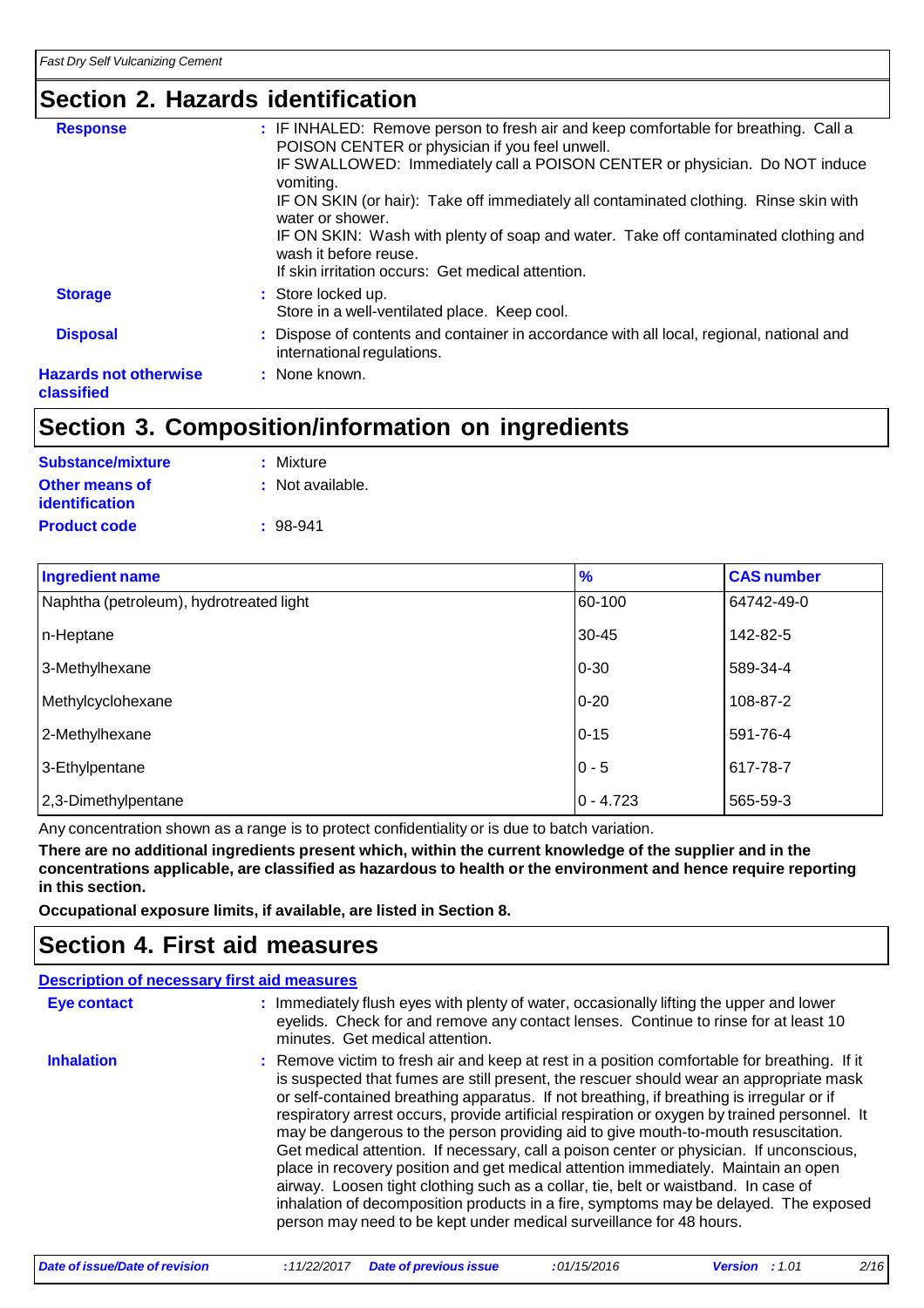# **Section 4. First aid measures**

| <b>Skin contact</b> | : Wash contaminated skin with soap and water. Remove contaminated clothing and<br>shoes. Continue to rinse for at least 10 minutes. Get medical attention. Wash clothing<br>before reuse. Clean shoes thoroughly before reuse.                                                                                                                                                                                                                                                                                                                                                                                                                                                                                                                                                                                                                  |
|---------------------|-------------------------------------------------------------------------------------------------------------------------------------------------------------------------------------------------------------------------------------------------------------------------------------------------------------------------------------------------------------------------------------------------------------------------------------------------------------------------------------------------------------------------------------------------------------------------------------------------------------------------------------------------------------------------------------------------------------------------------------------------------------------------------------------------------------------------------------------------|
| <b>Ingestion</b>    | : Get medical attention immediately. Call a poison center or physician. Wash out mouth<br>with water. Remove dentures if any. Remove victim to fresh air and keep at rest in a<br>position comfortable for breathing. If material has been swallowed and the exposed<br>person is conscious, give small quantities of water to drink. Stop if the exposed person<br>feels sick as vomiting may be dangerous. Aspiration hazard if swallowed. Can enter<br>lungs and cause damage. Do not induce vomiting. If vomiting occurs, the head should<br>be kept low so that vomit does not enter the lungs. Never give anything by mouth to an<br>unconscious person. If unconscious, place in recovery position and get medical<br>attention immediately. Maintain an open airway. Loosen tight clothing such as a collar,<br>tie, belt or waistband. |

#### **Most important symptoms/effects, acute and delayed**

| <b>Potential acute health effects</b> |                                                                                                                                                                                                                                                                                                                         |
|---------------------------------------|-------------------------------------------------------------------------------------------------------------------------------------------------------------------------------------------------------------------------------------------------------------------------------------------------------------------------|
| <b>Eye contact</b>                    | : May cause eye irritation.                                                                                                                                                                                                                                                                                             |
| <b>Inhalation</b>                     | : Can cause central nervous system (CNS) depression. May cause drowsiness or<br>dizziness.                                                                                                                                                                                                                              |
| <b>Skin contact</b>                   | : Causes skin irritation.                                                                                                                                                                                                                                                                                               |
| <b>Ingestion</b>                      | : Can cause central nervous system (CNS) depression. May be fatal if swallowed and<br>enters airways.                                                                                                                                                                                                                   |
| Over-exposure signs/symptoms          |                                                                                                                                                                                                                                                                                                                         |
| <b>Eye contact</b>                    | : Adverse symptoms may include the following:<br>pain or irritation<br>watering<br>redness                                                                                                                                                                                                                              |
| <b>Inhalation</b>                     | : Adverse symptoms may include the following:<br>nausea or vomiting<br>headache<br>drowsiness/fatigue<br>dizziness/vertigo<br>unconsciousness                                                                                                                                                                           |
| <b>Skin contact</b>                   | : Adverse symptoms may include the following:<br>irritation<br>redness                                                                                                                                                                                                                                                  |
| <b>Ingestion</b>                      | : Adverse symptoms may include the following:<br>nausea or vomiting                                                                                                                                                                                                                                                     |
|                                       | Indication of immediate medical attention and special treatment needed, if necessary                                                                                                                                                                                                                                    |
| <b>Notes to physician</b>             | : Treat symptomatically. Contact poison treatment specialist immediately if large<br>quantities have been ingested or inhaled. Aspiration hazard if swallowed. Can enter<br>lungs and cause damage.                                                                                                                     |
| <b>Specific treatments</b>            | : No specific treatment.                                                                                                                                                                                                                                                                                                |
| <b>Protection of first-aiders</b>     | : No action shall be taken involving any personal risk or without suitable training. If it is<br>suspected that fumes are still present, the rescuer should wear an appropriate mask or<br>self-contained breathing apparatus. It may be dangerous to the person providing aid to<br>give mouth-to-mouth resuscitation. |

#### **See toxicological information (Section 11)**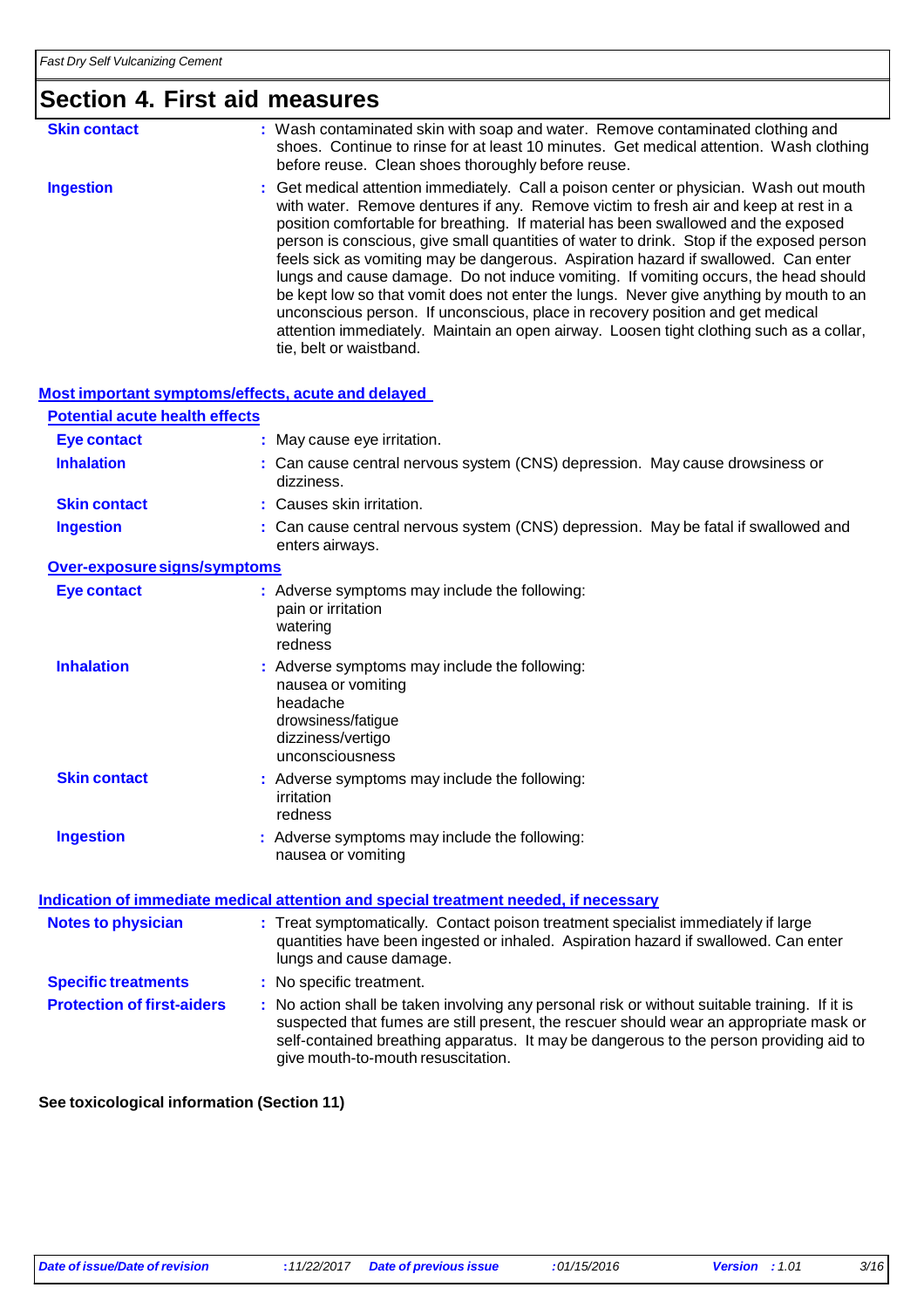## **Section 5. Fire-fighting measures**

| <b>Extinguishing media</b>                               |                                                                                                                                                                                                                                                                                                                                                                                                                                                                                                                                                                                                                      |
|----------------------------------------------------------|----------------------------------------------------------------------------------------------------------------------------------------------------------------------------------------------------------------------------------------------------------------------------------------------------------------------------------------------------------------------------------------------------------------------------------------------------------------------------------------------------------------------------------------------------------------------------------------------------------------------|
| <b>Suitable extinguishing</b><br>media                   | : Use dry chemical, $CO2$ , water spray (fog) or foam.                                                                                                                                                                                                                                                                                                                                                                                                                                                                                                                                                               |
| <b>Unsuitable extinguishing</b><br>media                 | : Do not use water jet.                                                                                                                                                                                                                                                                                                                                                                                                                                                                                                                                                                                              |
| <b>Specific hazards arising</b><br>from the chemical     | : Highly flammable liquid and vapor. In a fire or if heated, a pressure increase will occur<br>and the container may burst, with the risk of a subsequent explosion. The vapor/gas is<br>heavier than air and will spread along the ground. Vapors may accumulate in low or<br>confined areas or travel a considerable distance to a source of ignition and flash back.<br>Vapors may form explosive mixtures with air. Runoff to sewer may create fire or<br>explosion hazard. Fire water contaminated with this material must be contained and<br>prevented from being discharged to any waterway, sewer or drain. |
| <b>Hazardous thermal</b><br>decomposition products       | : Decomposition products may include the following materials:<br>carbon dioxide<br>carbon monoxide<br>smoke<br>fumes or vaporor                                                                                                                                                                                                                                                                                                                                                                                                                                                                                      |
| <b>Special protective actions</b><br>for fire-fighters   | : Promptly isolate the scene by removing all persons from the vicinity of the incident if<br>there is a fire. No action shall be taken involving any personal risk or without suitable<br>training. Move containers from fire area if this can be done without risk. Use water<br>spray to keep fire-exposed containers cool.                                                                                                                                                                                                                                                                                        |
| <b>Special protective</b><br>equipment for fire-fighters | : Fire-fighters should wear appropriate protective equipment and self-contained breathing<br>apparatus (SCBA) with a full face-piece operated in positive pressure mode.                                                                                                                                                                                                                                                                                                                                                                                                                                             |

### **Section 6. Accidental release measures**

#### **Personal precautions, protective equipment and emergency procedures For non-emergency :** No action shall be taken involving any personal risk or without suitable training.

| personnel                                             | Evacuate surrounding areas. Keep unnecessary and unprotected personnel from<br>entering. Do not touch or walk through spilled material. Shut off all ignition sources.<br>No flares, smoking or flames in hazard area. Avoid breathing vapor or mist. Provide<br>adequate ventilation. Wear appropriate respirator when ventilation is inadequate. Put<br>on appropriate personal protective equipment.                                                                                                                                                                                                                                                                                                                                                              |
|-------------------------------------------------------|----------------------------------------------------------------------------------------------------------------------------------------------------------------------------------------------------------------------------------------------------------------------------------------------------------------------------------------------------------------------------------------------------------------------------------------------------------------------------------------------------------------------------------------------------------------------------------------------------------------------------------------------------------------------------------------------------------------------------------------------------------------------|
| For emergency responders :                            | If specialized clothing is required to deal with the spillage, take note of any information in<br>Section 8 on suitable and unsuitable materials.<br>See also the information in "For non-emergency personnel".                                                                                                                                                                                                                                                                                                                                                                                                                                                                                                                                                      |
| <b>Environmental precautions</b>                      | : Avoid dispersal of spilled material and runoff and contact with soil, waterways, drains<br>and sewers. Inform the relevant authorities if the product has caused environmental<br>pollution (sewers, waterways, soil or air). Water polluting material. May be harmful to<br>the environment if released in large quantities.                                                                                                                                                                                                                                                                                                                                                                                                                                      |
| Methods and materials for containment and cleaning up |                                                                                                                                                                                                                                                                                                                                                                                                                                                                                                                                                                                                                                                                                                                                                                      |
| <b>Small spill</b>                                    | : Stop leak if without risk. Move containers from spill area. Use spark-proof tools and<br>explosion-proof equipment. Absorb with an inert material and place in an appropriate<br>waste disposal container. Dispose of via a licensed waste disposal contractor.                                                                                                                                                                                                                                                                                                                                                                                                                                                                                                    |
| <b>Large spill</b>                                    | : Stop leak if without risk. Move containers from spill area. Use spark-proof tools and<br>explosion-proof equipment. Approach release from upwind. Prevent entry into sewers,<br>water courses, basements or confined areas. Wash spillages into an effluent treatment<br>plant or proceed as follows. Contain and collect spillage with non-combustible,<br>absorbent material e.g. sand, earth, vermiculite or diatomaceous earth and place in<br>container for disposal according to local regulations (see Section 13). Dispose of via a<br>licensed waste disposal contractor. Contaminated absorbent material may pose the<br>same hazard as the spilled product. Note: see Section 1 for emergency contact<br>information and Section 13 for waste disposal. |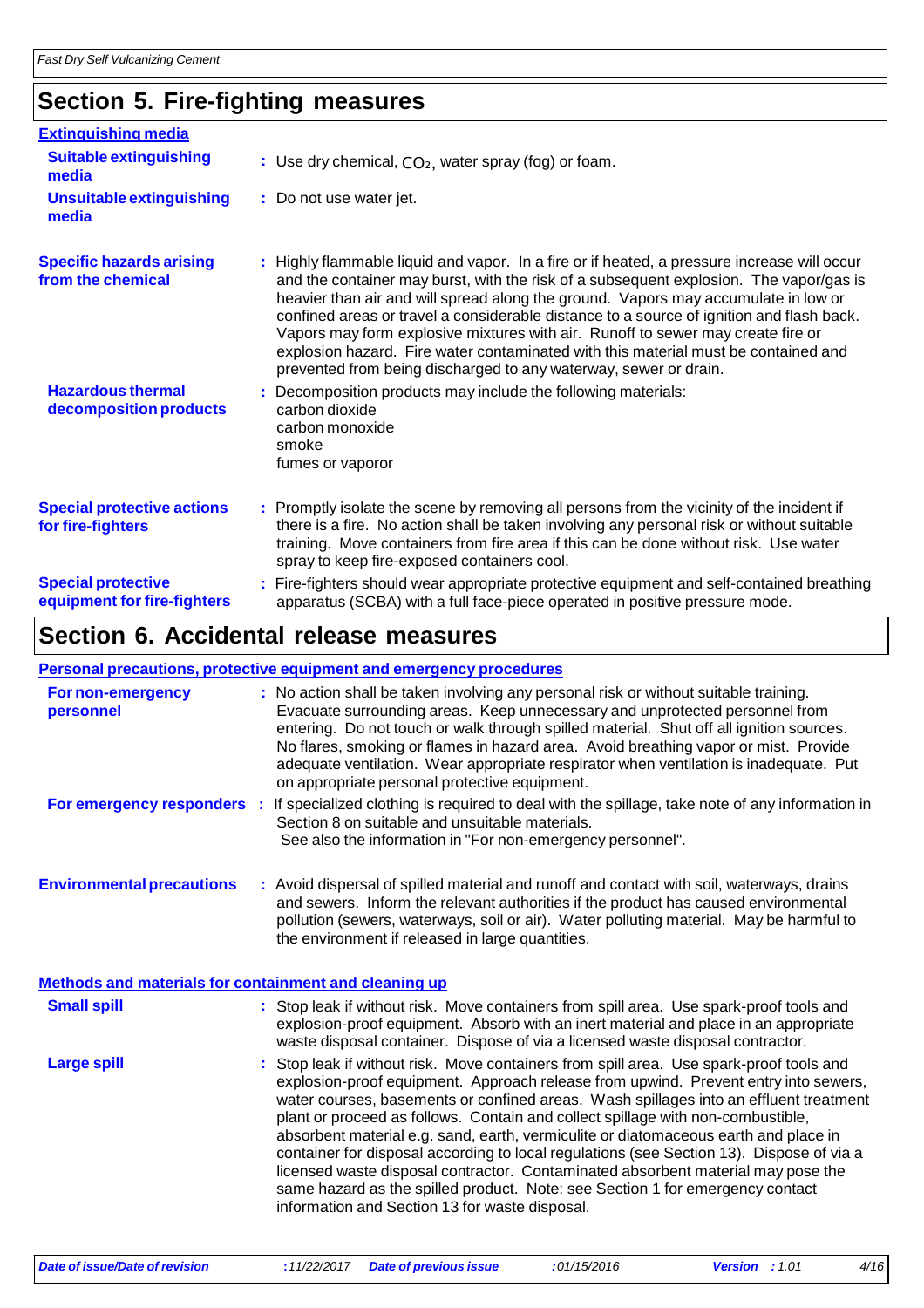### **Section 7. Handling and storage**

| <b>Precautions for safe handling</b>                                      |                                                                                                                                                                                                                                                                                                                                                                                                                                                                                                                                                                                                                                                                                                                                                                                                                                                                                                  |  |  |  |
|---------------------------------------------------------------------------|--------------------------------------------------------------------------------------------------------------------------------------------------------------------------------------------------------------------------------------------------------------------------------------------------------------------------------------------------------------------------------------------------------------------------------------------------------------------------------------------------------------------------------------------------------------------------------------------------------------------------------------------------------------------------------------------------------------------------------------------------------------------------------------------------------------------------------------------------------------------------------------------------|--|--|--|
| <b>Protective measures</b>                                                | : Put on appropriate personal protective equipment (see Section 8). Do not swallow.<br>Avoid contact with eyes, skin and clothing. Avoid breathing vapor or mist. Avoid<br>release to the environment. Use only with adequate ventilation. Wear appropriate<br>respirator when ventilation is inadequate. Do not enter storage areas and confined<br>spaces unless adequately ventilated. Keep in the original container or an approved<br>alternative made from a compatible material, kept tightly closed when not in use. Store<br>and use away from heat, sparks, open flame or any other ignition source. Use<br>explosion-proof electrical (ventilating, lighting and material handling) equipment. Use<br>only non-sparking tools. Take precautionary measures against electrostatic discharges.<br>Empty containers retain product residue and can be hazardous. Do not reuse container. |  |  |  |
| <b>Advice on general</b><br>occupational hygiene                          | : Eating, drinking and smoking should be prohibited in areas where this material is<br>handled, stored and processed. Workers should wash hands and face before eating,<br>drinking and smoking. Remove contaminated clothing and protective equipment before<br>entering eating areas. See also Section 8 for additional information on hygiene<br>measures.                                                                                                                                                                                                                                                                                                                                                                                                                                                                                                                                    |  |  |  |
| <b>Conditions for safe storage,</b><br>including any<br>incompatibilities | Store in accordance with local regulations. Store in a segregated and approved area.<br>Store in original container protected from direct sunlight in a dry, cool and well-ventilated<br>area, away from incompatible materials (see Section 10) and food and drink. Store<br>locked up. Eliminate all ignition sources. Separate from oxidizing materials. Keep<br>container tightly closed and sealed until ready for use. Containers that have been<br>opened must be carefully resealed and kept upright to prevent leakage. Do not store in<br>unlabeled containers. Use appropriate containment to avoid environmental<br>contamination.                                                                                                                                                                                                                                                   |  |  |  |

### **Section 8. Exposure controls/personal protection**

#### **Control parameters**

#### **Occupational exposure limits**

| <b>Ingredient name</b>                            |                               | <b>Exposure limits</b>                                                                                                                                                                                                                                                                                                                                                                                                                                                     |
|---------------------------------------------------|-------------------------------|----------------------------------------------------------------------------------------------------------------------------------------------------------------------------------------------------------------------------------------------------------------------------------------------------------------------------------------------------------------------------------------------------------------------------------------------------------------------------|
| <b>United States Occupational Exposure Limits</b> |                               |                                                                                                                                                                                                                                                                                                                                                                                                                                                                            |
| Naphtha (petroleum), hydrotreated light           |                               | None.                                                                                                                                                                                                                                                                                                                                                                                                                                                                      |
| heptane                                           |                               | <b>ACGIH TLV (United States, 3/2016).</b><br>TWA: 400 ppm 8 hours.<br>TWA: 1640 mg/m <sup>3</sup> 8 hours.<br>STEL: 500 ppm 15 minutes.<br>STEL: 2050 mg/m <sup>3</sup> 15 minutes.<br>NIOSH REL (United States, 10/2016).<br>TWA: 85 ppm 10 hours.<br>TWA: 350 mg/m <sup>3</sup> 10 hours.<br>CEIL: 440 ppm 15 minutes.<br>CEIL: 1800 mg/m <sup>3</sup> 15 minutes.<br>OSHA PEL (United States, 6/2016).<br>TWA: 500 ppm 8 hours.<br>TWA: 2000 mg/m <sup>3</sup> 8 hours. |
| 3-methylhexane                                    |                               | <b>ACGIH TLV (United States, 3/2016).</b><br>TWA: 400 ppm 8 hours.<br>TWA: 1640 mg/m <sup>3</sup> 8 hours.<br>STEL: 500 ppm 15 minutes.<br>STEL: 2050 mg/m <sup>3</sup> 15 minutes.                                                                                                                                                                                                                                                                                        |
| methylcyclohexane                                 |                               | <b>ACGIH TLV (United States, 3/2016).</b><br>TWA: 400 ppm 8 hours.<br>TWA: 1610 mg/m <sup>3</sup> 8 hours.<br>NIOSH REL (United States, 10/2016).<br>TWA: 400 ppm 10 hours.                                                                                                                                                                                                                                                                                                |
| Date of issue/Date of revision<br>:11/22/2017     | <b>Date of previous issue</b> | 5/16<br>:01/15/2016<br>Version : 1.01                                                                                                                                                                                                                                                                                                                                                                                                                                      |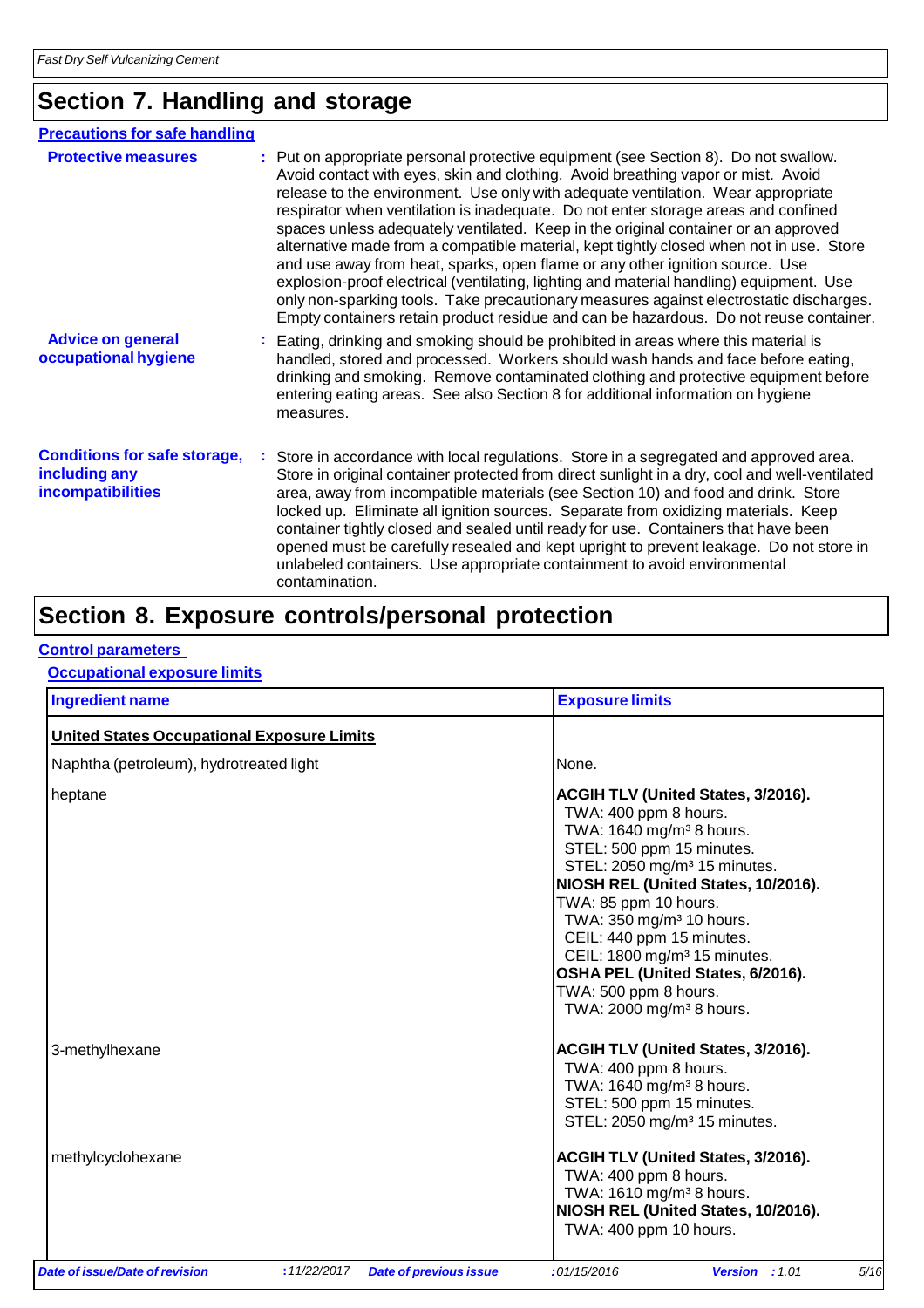# **Section 8. Exposure controls/personal protection**

| <b>Date of issue/Date of revision</b>      | :11/22/2017 | <b>Date of previous issue</b> | :01/15/2016                                                                                                                                                                                                                                                                   | Version : 1.01                                                                                                                                                                                                                                                                                                                                                                                                                                        | 6/16 |
|--------------------------------------------|-------------|-------------------------------|-------------------------------------------------------------------------------------------------------------------------------------------------------------------------------------------------------------------------------------------------------------------------------|-------------------------------------------------------------------------------------------------------------------------------------------------------------------------------------------------------------------------------------------------------------------------------------------------------------------------------------------------------------------------------------------------------------------------------------------------------|------|
| methylcyclohexane                          |             |                               | 8 hrs OEL: 400 ppm 8 hours.<br>7/2016).<br>TWA: 400 ppm 8 hours.                                                                                                                                                                                                              | CA Alberta Provincial (Canada, 4/2009).<br>8 hrs OEL: 1610 mg/m <sup>3</sup> 8 hours.<br><b>CA British Columbia Provincial (Canada,</b><br>CA Ontario Provincial (Canada, 7/2015).                                                                                                                                                                                                                                                                    |      |
| 3-methylhexane                             |             |                               | 8 hrs OEL: 400 ppm 8 hours.<br>TWA: 400 ppm 8 hours.<br>STEL: 500 ppm 15 minutes.                                                                                                                                                                                             | CA Alberta Provincial (Canada, 4/2009).<br>15 min OEL: 2050 mg/m <sup>3</sup> 15 minutes.<br>8 hrs OEL: 1640 mg/m <sup>3</sup> 8 hours.<br>15 min OEL: 500 ppm 15 minutes.<br>CA Ontario Provincial (Canada, 7/2015).                                                                                                                                                                                                                                 |      |
| heptane                                    |             |                               | 8 hrs OEL: 400 ppm 8 hours.<br>7/2016).<br>TWA: 400 ppm 8 hours.<br>STEL: 500 ppm 15 minutes.<br>TWA: 400 ppm 8 hours.<br>STEL: 500 ppm 15 minutes.<br>TWAEV: 400 ppm 8 hours.<br>STEV: 500 ppm 15 minutes.<br>7/2013).<br>STEL: 500 ppm 15 minutes.<br>TWA: 400 ppm 8 hours. | CA Alberta Provincial (Canada, 4/2009).<br>15 min OEL: 2050 mg/m <sup>3</sup> 15 minutes.<br>8 hrs OEL: 1640 mg/m <sup>3</sup> 8 hours.<br>15 min OEL: 500 ppm 15 minutes.<br><b>CA British Columbia Provincial (Canada,</b><br>CA Ontario Provincial (Canada, 7/2015).<br>CA Quebec Provincial (Canada, 1/2014).<br>TWAEV: 1640 mg/m <sup>3</sup> 8 hours.<br>STEV: 2050 mg/m <sup>3</sup> 15 minutes.<br><b>CA Saskatchewan Provincial (Canada,</b> |      |
| <b>Canada Occupational Exposure Limits</b> |             |                               |                                                                                                                                                                                                                                                                               | STEL: 2050 mg/m <sup>3</sup> 15 minutes.                                                                                                                                                                                                                                                                                                                                                                                                              |      |
| 3-ethylpentane                             |             |                               | TWA: 400 ppm 8 hours.<br>TWA: 1640 mg/m <sup>3</sup> 8 hours.<br>STEL: 500 ppm 15 minutes.                                                                                                                                                                                    | ACGIH TLV (United States, 3/2016).                                                                                                                                                                                                                                                                                                                                                                                                                    |      |
| 2,3-dimethylpentane                        |             |                               | TWA: 400 ppm 8 hours.<br>TWA: 1640 mg/m <sup>3</sup> 8 hours.<br>STEL: 500 ppm 15 minutes.                                                                                                                                                                                    | ACGIH TLV (United States, 3/2016).<br>STEL: 2050 mg/m <sup>3</sup> 15 minutes.                                                                                                                                                                                                                                                                                                                                                                        |      |
| 2-methylhexane                             |             |                               | TWA: 400 ppm 8 hours.<br>TWA: 1640 mg/m <sup>3</sup> 8 hours.<br>STEL: 500 ppm 15 minutes.                                                                                                                                                                                    | ACGIH TLV (United States, 3/2016).<br>STEL: 2050 mg/m <sup>3</sup> 15 minutes.                                                                                                                                                                                                                                                                                                                                                                        |      |
|                                            |             |                               | TWA: $1600 \text{ mg/m}^3$ 10 hours.<br>TWA: 500 ppm 8 hours.<br>TWA: 2000 mg/m <sup>3</sup> 8 hours.                                                                                                                                                                         | OSHA PEL (United States, 6/2016).                                                                                                                                                                                                                                                                                                                                                                                                                     |      |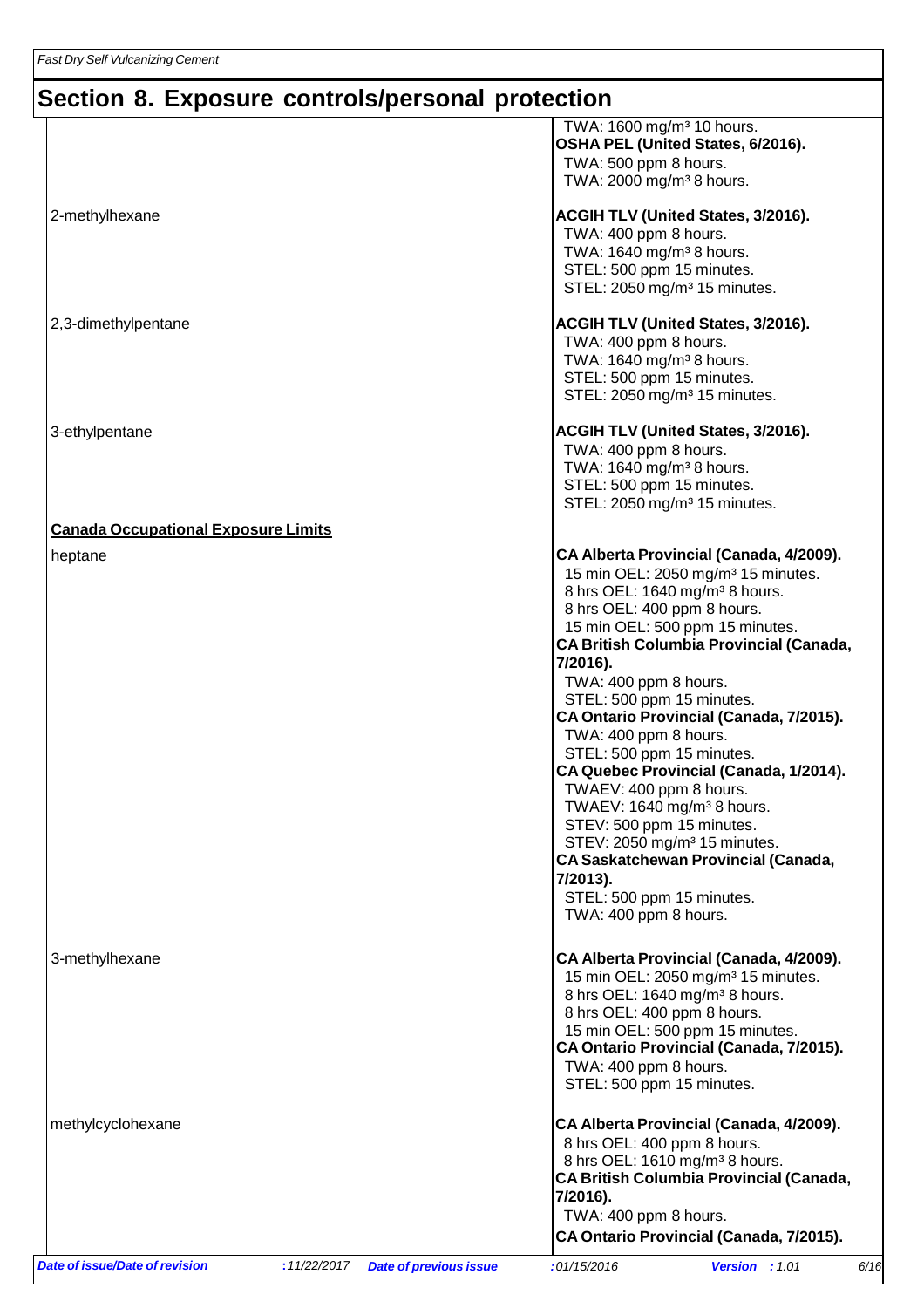# **Section 8. Exposure controls/personal protection**

|                     | TWA: 400 ppm 8 hours.<br>CA Quebec Provincial (Canada, 1/2014).<br>TWAEV: 400 ppm 8 hours.<br>TWAEV: 1610 mg/m <sup>3</sup> 8 hours.<br>CA Saskatchewan Provincial (Canada,<br>7/2013).<br>STEL: 500 ppm 15 minutes.<br>TWA: 400 ppm 8 hours.                                                              |
|---------------------|------------------------------------------------------------------------------------------------------------------------------------------------------------------------------------------------------------------------------------------------------------------------------------------------------------|
| 2-methylhexane      | CA Alberta Provincial (Canada, 4/2009).<br>15 min OEL: 2050 mg/m <sup>3</sup> 15 minutes.<br>8 hrs OEL: 1640 mg/m <sup>3</sup> 8 hours.<br>8 hrs OEL: 400 ppm 8 hours.<br>15 min OEL: 500 ppm 15 minutes.<br>CA Ontario Provincial (Canada, 7/2015).<br>TWA: 400 ppm 8 hours.<br>STEL: 500 ppm 15 minutes. |
| 2,3-dimethylpentane | CA Alberta Provincial (Canada, 4/2009).<br>15 min OEL: 2050 mg/m <sup>3</sup> 15 minutes.<br>8 hrs OEL: 1640 mg/m <sup>3</sup> 8 hours.<br>8 hrs OEL: 400 ppm 8 hours.<br>15 min OEL: 500 ppm 15 minutes.<br>CA Ontario Provincial (Canada, 7/2015).<br>TWA: 400 ppm 8 hours.<br>STEL: 500 ppm 15 minutes. |
| 3-ethylpentane      | CA Alberta Provincial (Canada, 4/2009).<br>15 min OEL: 2050 mg/m <sup>3</sup> 15 minutes.<br>8 hrs OEL: 1640 mg/m <sup>3</sup> 8 hours.<br>8 hrs OEL: 400 ppm 8 hours.<br>15 min OEL: 500 ppm 15 minutes.<br>CA Ontario Provincial (Canada, 7/2015).<br>TWA: 400 ppm 8 hours.<br>STEL: 500 ppm 15 minutes. |

| <b>Appropriate engineering</b><br><b>controls</b>                                         | : Use only with adequate ventilation. Use process enclosures, local exhaust ventilation or<br>other engineering controls to keep worker exposure to airborne contaminants below any<br>recommended or statutory limits. The engineering controls also need to keep gas,<br>vapor or dust concentrations below any lower explosive limits. Use explosion-proof<br>ventilation equipment.           |
|-------------------------------------------------------------------------------------------|---------------------------------------------------------------------------------------------------------------------------------------------------------------------------------------------------------------------------------------------------------------------------------------------------------------------------------------------------------------------------------------------------|
| <b>Environmental exposure</b><br><b>controls</b><br><b>Individual protection measures</b> | : Emissions from ventilation or work process equipment should be checked to ensure<br>they comply with the requirements of environmental protection legislation. In some<br>cases, fume scrubbers, filters or engineering modifications to the process equipment<br>will be necessary to reduce emissions to acceptable levels.                                                                   |
| <b>Hygiene measures</b>                                                                   | : Wash hands, forearms and face thoroughly after handling chemical products, before<br>eating, smoking and using the lavatory and at the end of the working period.<br>Appropriate techniques should be used to remove potentially contaminated clothing.<br>Wash contaminated clothing before reusing. Ensure that eyewash stations and safety<br>showers are close to the workstation location. |

*Date of issue/Date of revision* **:***11/22/2017 Date of previous issue :01/15/2016 Version : 1.01 7/16*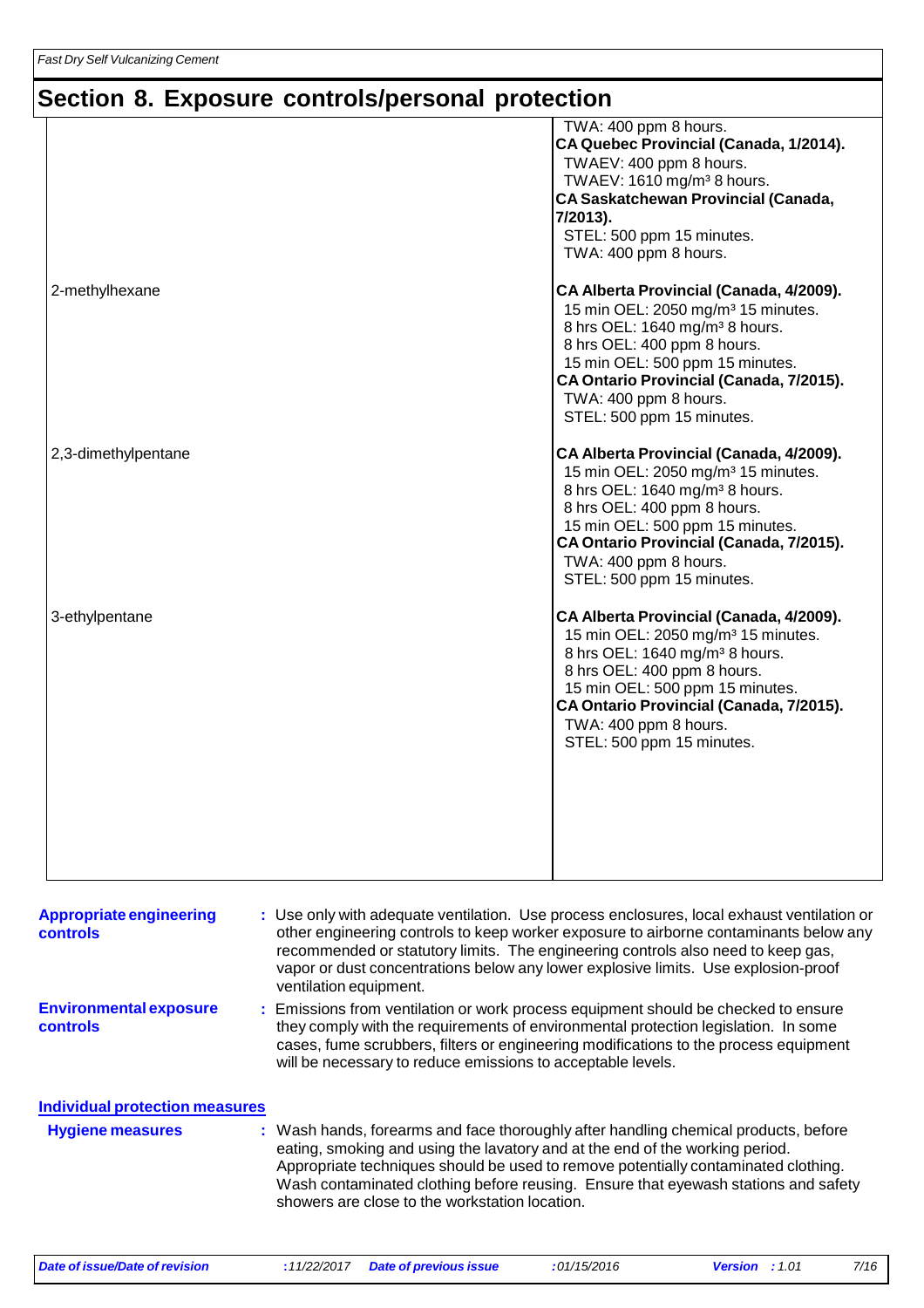# **Section 8. Exposure controls/personal protection**

| <b>Eye/face protection</b>    | : Safety eyewear complying with an approved standard should be used when a risk<br>assessment indicates this is necessary to avoid exposure to liquid splashes, mists,<br>gases or dusts. If contact is possible, the following protection should be worn, unless<br>the assessment indicates a higher degree of protection: chemical splash goggles.                                                                                                                                                                                                                                                                  |
|-------------------------------|------------------------------------------------------------------------------------------------------------------------------------------------------------------------------------------------------------------------------------------------------------------------------------------------------------------------------------------------------------------------------------------------------------------------------------------------------------------------------------------------------------------------------------------------------------------------------------------------------------------------|
| <b>Skin protection</b>        |                                                                                                                                                                                                                                                                                                                                                                                                                                                                                                                                                                                                                        |
| <b>Hand protection</b>        | : Chemical-resistant, impervious gloves complying with an approved standard should be<br>worn at all times when handling chemical products if a risk assessment indicates this is<br>necessary. Considering the parameters specified by the glove manufacturer, check<br>during use that the gloves are still retaining their protective properties. It should be<br>noted that the time to breakthrough for any glove material may be different for different<br>glove manufacturers. In the case of mixtures, consisting of several substances, the<br>protection time of the gloves cannot be accurately estimated. |
|                               | > 8 hours (breakthrough time): neoprene, butyl rubber, nitrile rubber                                                                                                                                                                                                                                                                                                                                                                                                                                                                                                                                                  |
| <b>Body protection</b>        | : Personal protective equipment for the body should be selected based on the task being<br>performed and the risks involved and should be approved by a specialist before<br>handling this product. When there is a risk of ignition from static electricity, wear anti-<br>static protective clothing. For the greatest protection from static discharges, clothing<br>should include anti-static overalls, boots and gloves.                                                                                                                                                                                         |
| <b>Other skin protection</b>  | : Appropriate footwear and any additional skin protection measures should be selected<br>based on the task being performed and the risks involved and should be approved by a<br>specialist before handling this product.                                                                                                                                                                                                                                                                                                                                                                                              |
| <b>Respiratory protection</b> | : Use a properly fitted, air-purifying or air-fed respirator complying with an approved<br>standard if a risk assessment indicates this is necessary. Respirator selection must be<br>based on known or anticipated exposure levels, the hazards of the product and the safe<br>working limits of the selected respirator. Ensure an MSHA/NIOSH-approved respirator<br>or equivalent is used (applicable in United States).                                                                                                                                                                                            |

## **Section 9. Physical and chemical properties**

| <b>Appearance</b>                                 |                                                                      |
|---------------------------------------------------|----------------------------------------------------------------------|
| <b>Physical state</b>                             | : Liquid.                                                            |
| <b>Color</b>                                      | : Milky white                                                        |
| Odor                                              | : Hydrocarbon.                                                       |
| <b>Odor threshold</b>                             | : Not available.                                                     |
| pH                                                | Not available.                                                       |
| <b>Melting point</b>                              | : Not available.                                                     |
| <b>Boiling point</b>                              | : $93.33^{\circ}$ C (200°F)                                          |
| <b>Flash point</b>                                | : Closed cup: $-9.44^{\circ}$ C (15°F)                               |
| <b>Evaporation rate</b>                           | $\therefore$ 4.2 (butyl acetate = 1)                                 |
| <b>Flammability (solid, gas)</b>                  | : Not available.                                                     |
| <b>Lower and upper explosive</b>                  | $:$ Lower: $1\%$                                                     |
| (flammable) limits                                | Upper: 6.7%                                                          |
| <b>Vapor pressure</b>                             | : 6 kPa (45 mm Hg) [room temperature]                                |
| <b>Vapor density</b>                              | $: 3.5$ [Air = 1]                                                    |
| <b>Relative density</b>                           | : $0.708$ [Water = 1]                                                |
| <b>Solubility</b>                                 | : Not available.                                                     |
| <b>Solubility in water</b>                        | : Not available.                                                     |
| <b>Partition coefficient: n-</b><br>octanol/water | : Not available.                                                     |
| <b>Auto-ignition temperature</b>                  | : $203.8^{\circ}$ C (398.8 $^{\circ}$ F)                             |
| <b>Decomposition temperature</b>                  | : Not available.                                                     |
| <b>Viscosity</b>                                  | : Dynamic (room temperature): 50 to 150 mPa $\cdot$ s (50 to 150 cP) |
| <b>Aerosol product</b>                            |                                                                      |
|                                                   |                                                                      |

*Date of issue/Date of revision* **:***11/22/2017 Date of previous issue :01/15/2016 Version : 1.01 8/16*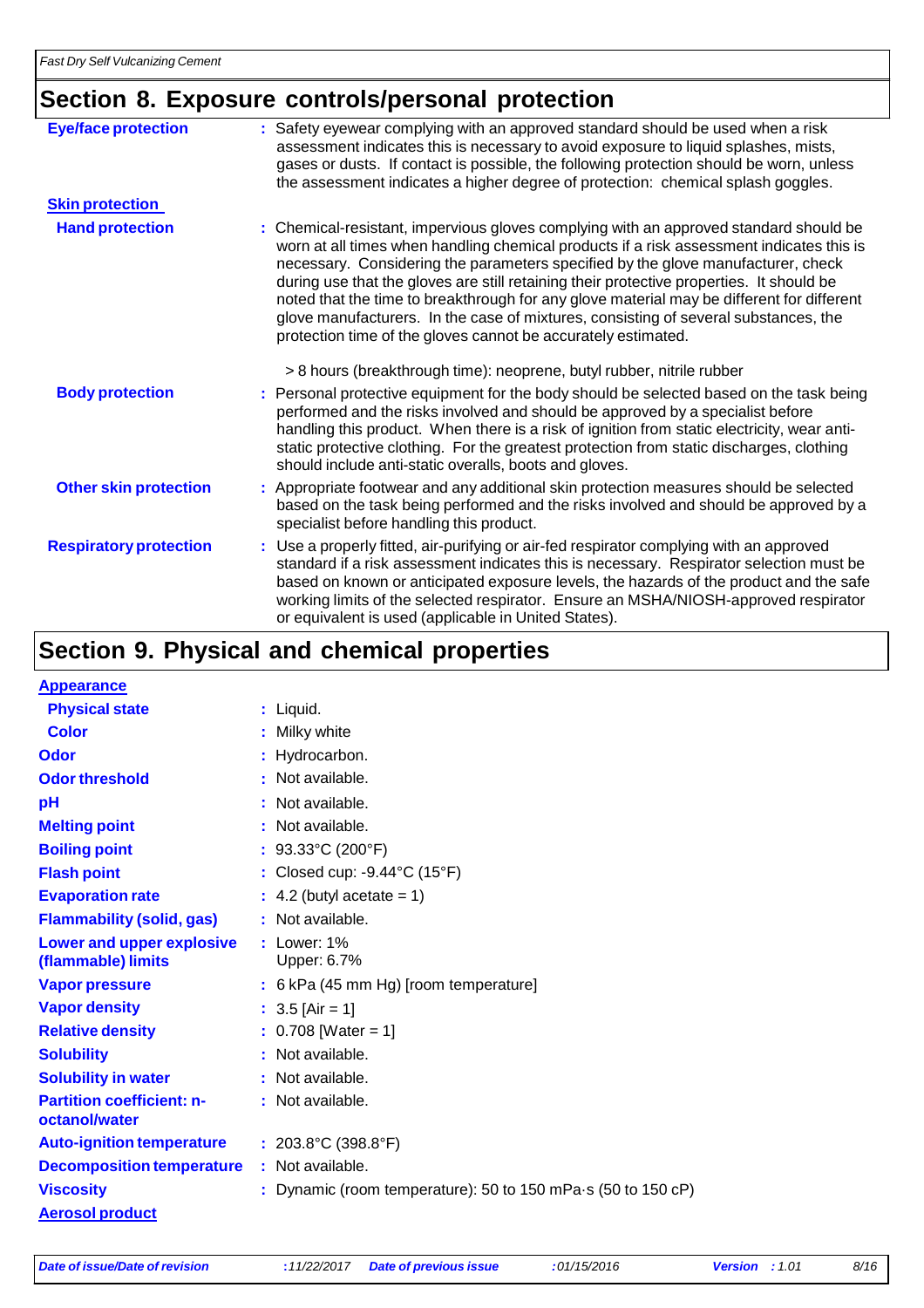## **Section 10. Stability and reactivity**

| <b>Reactivity</b>                            | : No specific test data related to reactivity available for this product or its ingredients.                                                                                                                                               |
|----------------------------------------------|--------------------------------------------------------------------------------------------------------------------------------------------------------------------------------------------------------------------------------------------|
| <b>Chemical stability</b>                    | : The product is stable.                                                                                                                                                                                                                   |
| <b>Possibility of hazardous</b><br>reactions | : Under normal conditions of storage and use, hazardous reactions will not occur. Under<br>normal conditions of storage and use, hazardous polymerization will not occur.                                                                  |
| <b>Conditions to avoid</b>                   | : Avoid all possible sources of ignition (spark or flame). Do not pressurize, cut, weld,<br>braze, solder, drill, grind or expose containers to heat or sources of ignition. Do not<br>allow vapor to accumulate in low or confined areas. |
| <b>Incompatible materials</b>                | : Reactive or incompatible with the following materials:<br>oxidizing materials<br>strong acids                                                                                                                                            |
| <b>Hazardous decomposition</b><br>products   | : Under normal conditions of storage and use, hazardous decomposition products should<br>not be produced.                                                                                                                                  |

### **Section 11. Toxicological information**

#### **Information on toxicological effects**

|--|

| <b>Product/ingredient name</b> | <b>Result</b>                | <b>Species</b> | <b>Dose</b>          | <b>Exposure</b> |
|--------------------------------|------------------------------|----------------|----------------------|-----------------|
| In-Heptane                     | LC50 Inhalation Gas.         | Rat            | 48000 ppm            | 14 hours        |
|                                | <b>LC50 Inhalation Vapor</b> | Rat            | 103 g/m <sup>3</sup> | 14 hours        |
| Methylcyclohexane              | LD50 Oral                    | Rat            | >3200 mg/kg          |                 |

### **Conclusion/Summary :** Based on available data, the classification criteria are not met.

| <b>Irritation/Corrosion</b> |  |
|-----------------------------|--|
|                             |  |

| <b>Product/ingredient name</b>             | <b>Result</b>            | <b>Species</b> | <b>Score</b> | <b>Exposure</b>             | <b>Observation</b> |
|--------------------------------------------|--------------------------|----------------|--------------|-----------------------------|--------------------|
| Naphtha (petroleum),<br>hydrotreated light | Skin - Irritant          | Rabbit         |              | 4 hours                     |                    |
| n-Heptane                                  | Skin - Moderate irritant | Rabbit         |              | 24 hours                    |                    |
| 3-methylhexane                             | Skin - Moderate irritant | Rabbit         |              |                             |                    |
| Methylcyclohexane                          | Skin - Mild irritant     | Rabbit         |              | 24 hours 500<br>microliters | ٠                  |
|                                            | Skin - Moderate irritant | Rabbit         |              |                             |                    |
| 2-Methylhexane                             | Skin - Moderate irritant | Rabbit         |              |                             |                    |
| 3-Ethylpentane                             | Skin - Moderate irritant | Rabbit         |              |                             |                    |
| 2,3-Dimethylpentane                        | Skin - Moderate irritant | Rabbit         |              |                             |                    |

| <b>Conclusion/Summary</b>      |                  |                                  |             |                         |      |
|--------------------------------|------------------|----------------------------------|-------------|-------------------------|------|
| <b>Skin</b>                    |                  | : Causes skin irritation.        |             |                         |      |
| <b>Eyes</b>                    |                  | : Causes serious eye irritation. |             |                         |      |
| <b>Sensitization</b>           |                  |                                  |             |                         |      |
| <b>Conclusion/Summary</b>      | : Not available. |                                  |             |                         |      |
| <b>Mutagenicity</b>            |                  |                                  |             |                         |      |
| <b>Conclusion/Summary</b>      | : Not available. |                                  |             |                         |      |
| <b>Carcinogenicity</b>         |                  |                                  |             |                         |      |
| Date of issue/Date of revision | :11/22/2017      | <b>Date of previous issue</b>    | :01/15/2016 | <b>Version</b> : $1.01$ | 9/16 |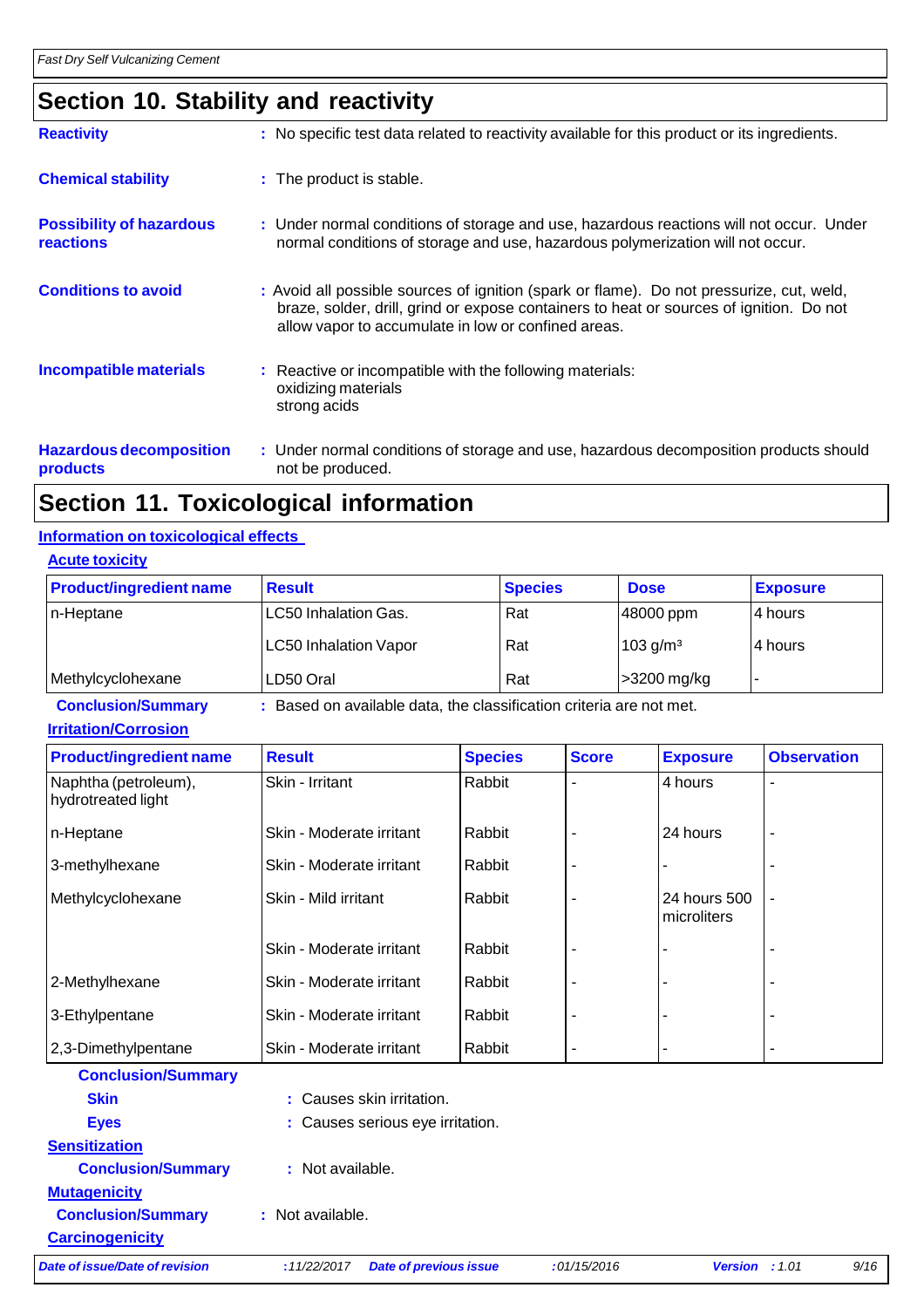## **Section 11. Toxicological information**

| <b>Conclusion/Summary</b>    | : Not available. |
|------------------------------|------------------|
| <b>Reproductive toxicity</b> |                  |
| <b>Conclusion/Summary</b>    | : Not available. |
| <b>Teratogenicity</b>        |                  |
| <b>Conclusion/Summary</b>    | : Not available. |
|                              |                  |

#### **Specific target organ toxicity (single exposure)**

| <b>Name</b>         | <b>Category</b> | <b>Route of</b><br>exposure | <b>Target organs</b> |
|---------------------|-----------------|-----------------------------|----------------------|
| n-Heptane           | Category 3      | Not applicable.             | Narcotic effects     |
| 3-methylhexane      | Category 3      | Not applicable.             | Narcotic effects     |
| Methylcyclohexane   | Category 3      | Not applicable.             | Narcotic effects     |
| 2-Methylhexane      | Category 3      | Not applicable.             | Narcotic effects     |
| 3-Ethylpentane      | Category 3      | Not applicable.             | Narcotic effects     |
| 2,3-Dimethylpentane | Category 3      | Not applicable.             | Narcotic effects     |

#### **Specific target organ toxicity (repeated exposure)**

#### Not available.

#### **Aspiration hazard**

| <b>Name</b>                             | <b>Result</b>                         |
|-----------------------------------------|---------------------------------------|
| Naphtha (petroleum), hydrotreated light | <b>ASPIRATION HAZARD - Category 1</b> |
| n-Heptane                               | <b>ASPIRATION HAZARD - Category 1</b> |
| 3-methylhexane                          | <b>ASPIRATION HAZARD - Category 1</b> |
| Methylcyclohexane                       | <b>ASPIRATION HAZARD - Category 1</b> |
| 2-Methylhexane                          | <b>ASPIRATION HAZARD - Category 1</b> |
| 3-Ethylpentane                          | <b>ASPIRATION HAZARD - Category 1</b> |
| 2,3-Dimethylpentane                     | <b>ASPIRATION HAZARD - Category 1</b> |

#### **Information on the likely routes of exposure :** Routes of entry anticipated: Oral, Dermal, Inhalation.

#### **Potential acute health effects**

| Eye contact |  | : May cause eye irritation. |
|-------------|--|-----------------------------|
|             |  |                             |

- **Inhalation :** Can cause central nervous system (CNS) depression. May cause drowsiness or dizziness.
- **Skin contact : Causes skin irritation.**
- **Ingestion :** Can cause central nervous system (CNS) depression. May be fatal if swallowed and enters airways.

|                    | Symptoms related to the physical, chemical and toxicological characteristics |  |
|--------------------|------------------------------------------------------------------------------|--|
| <b>Eve contact</b> | Adverse symptoms may include the following:                                  |  |

| Eye contact | : Adverse symptoms may include the following:<br>pain or irritation |
|-------------|---------------------------------------------------------------------|
|             | watering<br>redness                                                 |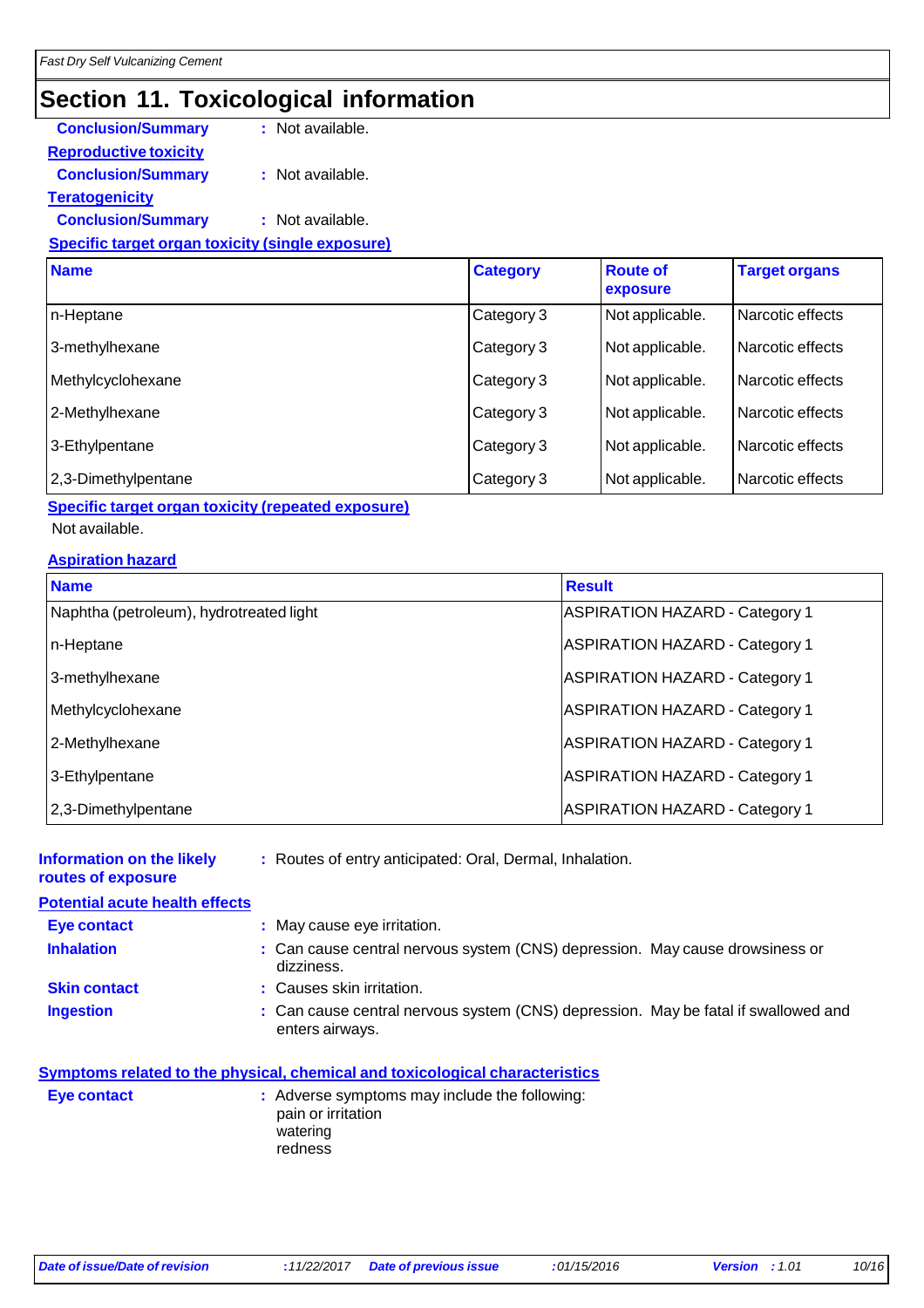## **Section 11. Toxicological information**

| <b>Inhalation</b>   | : Adverse symptoms may include the following:<br>nausea or vomiting<br>headache<br>drowsiness/fatigue<br>dizziness/vertigo<br>unconsciousness |
|---------------------|-----------------------------------------------------------------------------------------------------------------------------------------------|
| <b>Skin contact</b> | : Adverse symptoms may include the following:<br>irritation<br>redness                                                                        |
| <b>Ingestion</b>    | : Adverse symptoms may include the following:<br>nausea or vomiting                                                                           |

|                                              | Delayed and immediate effects and also chronic effects from short and long term exposure |
|----------------------------------------------|------------------------------------------------------------------------------------------|
| <b>Short term exposure</b>                   |                                                                                          |
| <b>Potential immediate</b><br><b>effects</b> | : Not available.                                                                         |
| <b>Potential delayed effects</b>             | : Not available.                                                                         |
| Long term exposure                           |                                                                                          |
| <b>Potential immediate</b><br><b>effects</b> | : Not available.                                                                         |
| <b>Potential delayed effects</b>             | : Repeated or prolonged contact with irritants may cause dermatitis.                     |
| <b>Potential chronic health effects</b>      |                                                                                          |
| Not available.                               |                                                                                          |
| <b>Conclusion/Summary</b>                    | $:$ Not available.                                                                       |
| <b>General</b>                               | No known significant effects or critical hazards.                                        |
| <b>Carcinogenicity</b>                       | : No known significant effects or critical hazards.                                      |
| <b>Mutagenicity</b>                          | No known significant effects or critical hazards.                                        |
| <b>Teratogenicity</b>                        | No known significant effects or critical hazards.                                        |
| <b>Developmental effects</b>                 | : No known significant effects or critical hazards.                                      |
| <b>Fertility effects</b>                     | : No known significant effects or critical hazards.                                      |

#### **Numerical measures of toxicity**

**Acute toxicity estimates** Not available.

### **Section 12. Ecological information**

| <b>Toxicity</b>                |                                    |                                                                        |                 |
|--------------------------------|------------------------------------|------------------------------------------------------------------------|-----------------|
| <b>Product/ingredient name</b> | <b>Result</b>                      | <b>Species</b>                                                         | <b>Exposure</b> |
| n-Heptane                      | Acute LC50 375000 µg/l Fresh water | Fish - Oreochromis mossambicus 196 hours                               |                 |
| Methylcyclohexane              | Acute LC50 5800 µg/l Marine water  | Fish - Morone saxatilis - Juvenile<br>(Fledgling, Hatchling, Weanling) | 196 hours       |
| <b>Conclusion/Summary</b>      | : Not available.                   |                                                                        |                 |

**Persistence and degradability Conclusion/Summary :** Not available.

#### **Bioaccumulative potential**

*Date of issue/Date of revision* **:***11/22/2017 Date of previous issue :01/15/2016 Version : 1.01 11/16*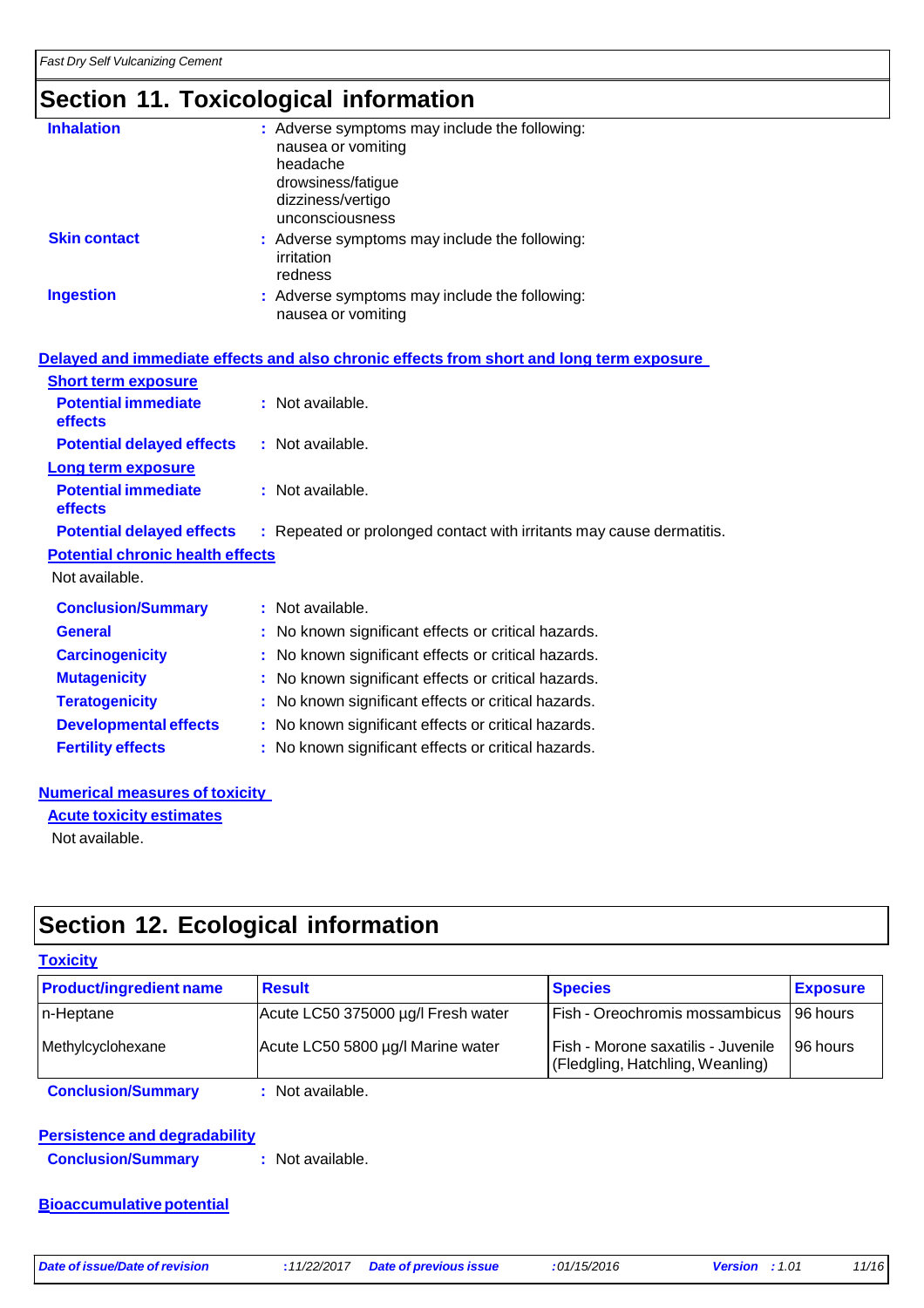## **Section 12. Ecological information**

| <b>Product/ingredient name</b>             | $LogP_{ow}$  | <b>BCF</b> | <b>Potential</b> |
|--------------------------------------------|--------------|------------|------------------|
| Naphtha (petroleum),<br>hydrotreated light | $2.2$ to 5.2 | 10 to 2500 | high             |
| n-Heptane                                  | 4.66         | 552        | high             |
| Methylcyclohexane                          | 3.61         | 112        | low              |

| <b>Mobility in soil</b>                                 |                  |  |
|---------------------------------------------------------|------------------|--|
| <b>Soil/water partition</b><br><b>coefficient (Koc)</b> | : Not available. |  |
| <b>Mobility</b>                                         | : Not available. |  |

**Other adverse effects :** No known significant effects or critical hazards.

### **Section 13. Disposal considerations**

| <b>Disposal methods</b> | : The generation of waste should be avoided or minimized wherever possible. Disposal<br>of this product, solutions and any by-products should at all times comply with the<br>requirements of environmental protection and waste disposal legislation and any federal,<br>state and regional local authority requirements. Dispose of surplus and non-recyclable<br>products via a licensed waste disposal contractor. Waste should not be disposed of<br>untreated to the sewer unless fully compliant with the requirements of all authorities with<br>jurisdiction. Waste packaging should be recycled. Incineration or landfill should only be<br>considered when recycling is not feasible. This material and its container must be<br>disposed of in a safe way. Care should be taken when handling emptied containers that<br>have not been cleaned or rinsed out. Empty containers or liners may retain some<br>product residues. Vapor from product residues may create a highly flammable or<br>explosive atmosphere inside the container. Do not cut, weld or grind used containers |
|-------------------------|------------------------------------------------------------------------------------------------------------------------------------------------------------------------------------------------------------------------------------------------------------------------------------------------------------------------------------------------------------------------------------------------------------------------------------------------------------------------------------------------------------------------------------------------------------------------------------------------------------------------------------------------------------------------------------------------------------------------------------------------------------------------------------------------------------------------------------------------------------------------------------------------------------------------------------------------------------------------------------------------------------------------------------------------------------------------------------------------|
|                         | unless they have been cleaned thoroughly internally. Avoid dispersal of spilled material<br>and runoff and contact with soil, waterways, drains and sewers.                                                                                                                                                                                                                                                                                                                                                                                                                                                                                                                                                                                                                                                                                                                                                                                                                                                                                                                                    |

# **Section 14. Transport information**

|                                      | <b>DOT</b><br><b>Classification</b> | <b>TDG</b><br><b>Classification</b> | <b>Mexico</b><br><b>Classification</b> | <b>ADR/RID</b> | <b>IMDG</b>              | <b>IATA</b>   |
|--------------------------------------|-------------------------------------|-------------------------------------|----------------------------------------|----------------|--------------------------|---------------|
| <b>UN number</b>                     | <b>UN1133</b>                       | <b>UN1133</b>                       |                                        |                | <b>UN1133</b>            | <b>UN1133</b> |
| <b>UN proper</b><br>shipping name    | Adhesives                           | <b>ADHESIVES</b>                    |                                        |                | <b>ADHESIVES</b>         | Adhesives     |
| <b>Transport</b><br>hazard class(es) | 3                                   | 3                                   |                                        |                | 3                        | 3             |
| <b>Label</b>                         |                                     |                                     |                                        |                |                          |               |
|                                      | $\bigstar$                          |                                     |                                        |                | $\bigstar$               |               |
| <b>Packing group</b>                 | II                                  | $\mathbf{I}$                        |                                        |                | $\mathbf{I}$             | $\mathbf{I}$  |
| <b>Environmental</b><br>hazards      | Yes.                                | No.                                 |                                        |                | Marine<br>Pollutant: Yes | No.           |

**Additional information**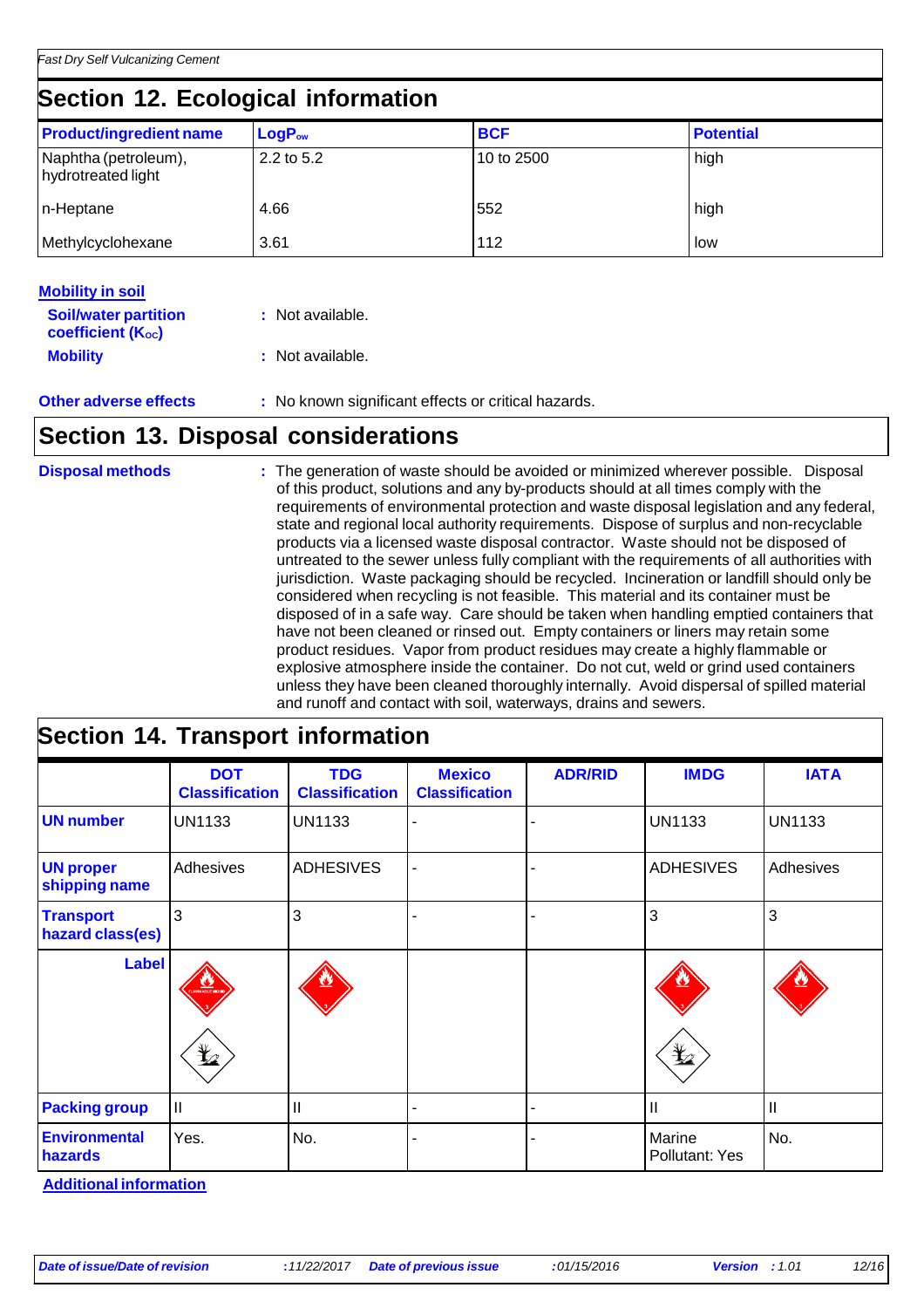# **Section 14. Transport information**

| <b>DOT Classification</b>                                                       |   | : This product is not regulated as a marine pollutant when transported on inland<br>waterways in sizes of ≤5 L or ≤5 kg or by road, rail, or inland air in non-bulk sizes,<br>provided the packagings meet the general provisions of §§ 173.24 and 173.24a. |
|---------------------------------------------------------------------------------|---|-------------------------------------------------------------------------------------------------------------------------------------------------------------------------------------------------------------------------------------------------------------|
|                                                                                 |   | <b>Limited quantity</b><br>Yes.                                                                                                                                                                                                                             |
|                                                                                 |   | <b>Packaging instruction</b><br>Passenger aircraft<br>Quantity limitation: 5 L                                                                                                                                                                              |
|                                                                                 |   | Cargo aircraft<br>Quantity limitation: 60 L                                                                                                                                                                                                                 |
|                                                                                 |   | <b>Special provisions</b><br>149, B52, IB2, T4, TP1, TP8                                                                                                                                                                                                    |
| <b>TDG Classification</b>                                                       |   | : Product classified as per the following sections of the Transportation of Dangerous<br>Goods Regulations: 2.18-2.19 (Class 3).                                                                                                                            |
|                                                                                 |   | <b>Explosive Limit and Limited Quantity Index</b><br>5                                                                                                                                                                                                      |
|                                                                                 |   | Passenger Carrying Road or Rail Index<br>5                                                                                                                                                                                                                  |
| <b>IMDG</b>                                                                     |   | : The marine pollutant mark is not required when transported in sizes of $\leq 5$ L or $\leq 5$ kg.                                                                                                                                                         |
|                                                                                 |   | <b>Emergency schedules (EmS)</b><br>$F-E$ , S-D                                                                                                                                                                                                             |
| <b>IATA</b>                                                                     |   | : The environmentally hazardous substance mark may appear if required by other<br>transportation regulations.<br>Passenger and Cargo Aircraft Quantity limitation: 5 L                                                                                      |
|                                                                                 |   | Packaging instructions: 353                                                                                                                                                                                                                                 |
|                                                                                 |   | Cargo Aircraft Only uantity limitation: 60 L<br>Packaging instructions: 364                                                                                                                                                                                 |
|                                                                                 |   | <b>Limited Quantities - Passenger Aircraft Quantity limitation: 1 L</b><br>Packaging instructions: Y341                                                                                                                                                     |
|                                                                                 |   | <b>Special provisions</b><br>A3                                                                                                                                                                                                                             |
| <b>Special precautions for user</b>                                             | ÷ | Transport within user's premises: always transport in closed containers that are<br>upright and secure. Ensure that persons transporting the product know what to do in the<br>event of an accident or spillage.                                            |
| <b>Transport in bulk according</b><br>to Annex II of MARPOL and<br>the IBC Code |   | : Not available.                                                                                                                                                                                                                                            |
|                                                                                 |   |                                                                                                                                                                                                                                                             |

# **Section 15. Regulatory information**

| <b>U.S. Federal regulations</b>                                                   |             | : TSCA 8(a) PAIR: methylcyclohexane; heptane                                                                       |             |                         |       |
|-----------------------------------------------------------------------------------|-------------|--------------------------------------------------------------------------------------------------------------------|-------------|-------------------------|-------|
|                                                                                   |             | <b>TSCA 8(a) CDR Exempt/Partial exemption:</b> Not determined                                                      |             |                         |       |
|                                                                                   |             | Clean Water Act (CWA) 307: toluene; ethylbenzene; benzene; (dibutylamine) bis<br>(dibutyldithiocarbamato-S,S')zinc |             |                         |       |
|                                                                                   |             | Clean Water Act (CWA) 311: toluene; ethylbenzene; benzene                                                          |             |                         |       |
| <b>Clean Air Act Section 112</b><br>(b) Hazardous Air<br><b>Pollutants (HAPS)</b> | : Listed    |                                                                                                                    |             |                         |       |
| Date of issue/Date of revision                                                    | :11/22/2017 | <b>Date of previous issue</b>                                                                                      | :01/15/2016 | <b>Version</b> : $1.01$ | 13/16 |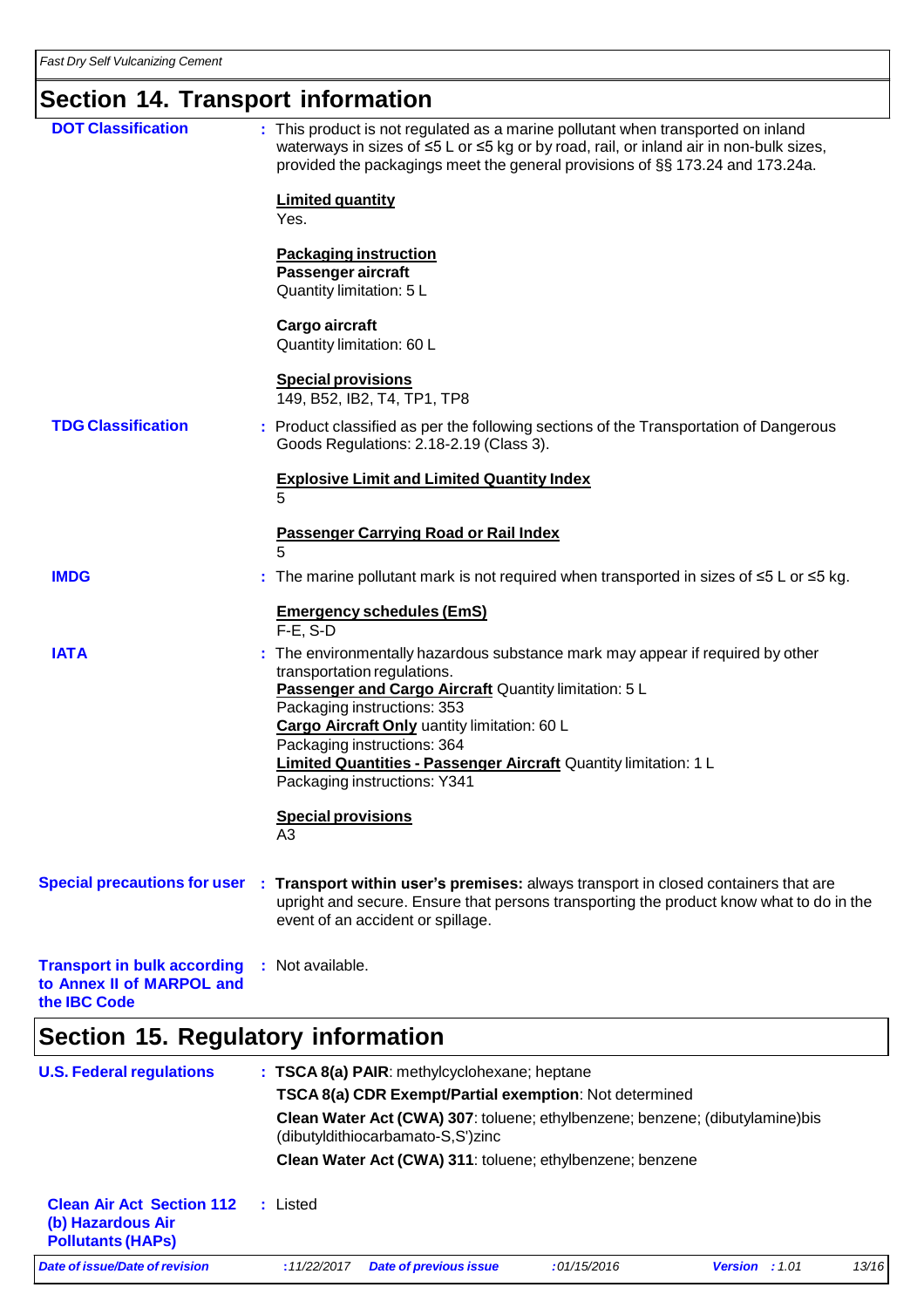### **Section 15. Regulatory information**

| <b>Clean Air Act Section 602</b><br><b>Class I Substances</b>  | : Not listed                                                                                                                                                                                            |
|----------------------------------------------------------------|---------------------------------------------------------------------------------------------------------------------------------------------------------------------------------------------------------|
| <b>Clean Air Act Section 602</b><br><b>Class II Substances</b> | : Not listed                                                                                                                                                                                            |
| <b>DEA List I Chemicals</b><br>(Precursor Chemicals)           | : Not listed                                                                                                                                                                                            |
| <b>DEA List II Chemicals</b><br><b>(Essential Chemicals)</b>   | : Not listed                                                                                                                                                                                            |
| <b>SARA 302/304</b>                                            |                                                                                                                                                                                                         |
| <b>Composition/information on ingredients</b>                  |                                                                                                                                                                                                         |
| No products were found.                                        |                                                                                                                                                                                                         |
| <b>SARA 304 RQ</b>                                             | : Not applicable.                                                                                                                                                                                       |
| <b>SARA 311/312</b>                                            |                                                                                                                                                                                                         |
| <b>Classification</b>                                          | : FLAMMABLE LIQUIDS - Category 2<br><b>SKIN IRRITATION - Category 2</b><br>SPECIFIC TARGET ORGAN TOXICITY (SINGLE EXPOSURE) (Narcotic effects) -<br>Category 3<br><b>ASPIRATION HAZARD - Category 1</b> |

#### **Composition/information on ingredients**

No products were found.

#### **SARA 313**

|                                                  | <b>Product name</b>                                | <b>CAS number</b> | $\frac{9}{6}$ |
|--------------------------------------------------|----------------------------------------------------|-------------------|---------------|
| <b>Form R - Reporting</b><br><b>requirements</b> | (dibutylamine)bis(dibutyldithiocarbamato-S,S')zinc | 35884-05-0        | l≤10          |
| <b>Supplier notification</b>                     | (dibutylamine)bis(dibutyldithiocarbamato-S,S')zinc | 35884-05-0        | l≤10          |

SARA 313 notifications must not be detached from the SDS and any copying and redistribution of the SDS shall include copying and redistribution of the notice attached to copies of the SDS subsequently redistributed.

#### **State regulations**

| <b>Massachusetts</b> | : The following components are listed: ISOHEPTANE; METHYLCYCLOHEXANE;<br>3-METHYLHEXANE; HEPTANE; N-HEPTANE; 2,3-DIMETHYLPENTANE                                                                          |
|----------------------|-----------------------------------------------------------------------------------------------------------------------------------------------------------------------------------------------------------|
| <b>New York</b>      | : None of the components are listed.                                                                                                                                                                      |
| <b>New Jersey</b>    | : The following components are listed: METHYLCYCLOHEXANE; CYCLOHEXANE,<br>METHYL-; 3-METHYLHEXANE; HEXANE, 3-METHYL-; n-HEPTANE; HEPTANE; 2,<br>3-DIMETHYLPENTANE; PENTANE, 2,3-DIMETHYL-; ZINC compounds |
| Pennsylvania         | : The following components are listed: HEXANE, 2-METHYL-; CYCLOHEXANE,<br>METHYL-; HEXANE, 3-METHYL-; HEPTANE; PENTANE, 2,3-DIMETHYL-; ZINC<br><b>COMPOUNDS</b>                                           |

#### **California Prop. 65**

**A** WARNING: This product can expose you to Benzene, which is known to the State of California to cause cancer and birth defects or other reproductive harm. This product can expose you to chemicals including ethylbenzene, which is known to the State of California to cause cancer, and toluene, which is known to the State of California to cause birth defects or other reproductive harm. For more information go to [www.P65Warnings.ca.gov.](http://www.p65warnings.ca.gov/)

| Ingredient name                           | No significant risk<br>level | <b>Maximum</b><br>acceptable dosage<br>level |
|-------------------------------------------|------------------------------|----------------------------------------------|
| toluene<br>ethylbenzene<br><b>benzene</b> |                              |                                              |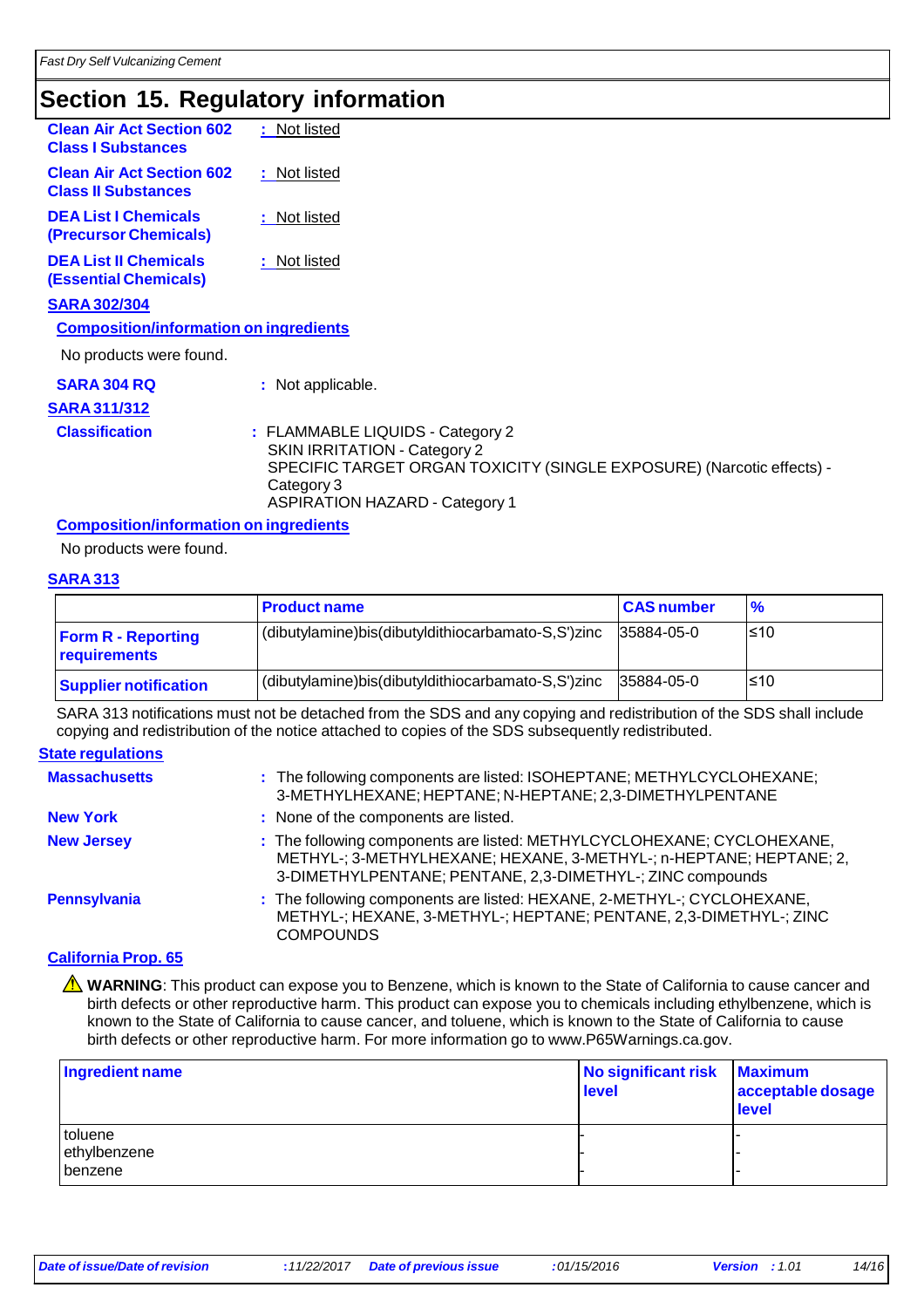### **Section 15. Regulatory information**

| <b>Canadian lists</b>                                                |                                                                                                                                                                                          |
|----------------------------------------------------------------------|------------------------------------------------------------------------------------------------------------------------------------------------------------------------------------------|
| <b>Canadian NPRI</b>                                                 | : The following components are listed: Heptane (all isomers); Heptane (all isomers);<br>Heptane (all isomers); Heptane (all isomers); Heptane (all isomers); Zinc (and its<br>compounds) |
| <b>CEPA Toxic substances</b>                                         | : None of the components are listed.                                                                                                                                                     |
| <b>International regulations</b>                                     |                                                                                                                                                                                          |
| Not listed.                                                          | <b>Chemical Weapon Convention List Schedules I, II &amp; III Chemicals</b>                                                                                                               |
| <b>Montreal Protocol (Annexes A, B, C, E)</b><br>Not listed.         |                                                                                                                                                                                          |
| Not listed.                                                          | <b>Stockholm Convention on Persistent Organic Pollutants</b>                                                                                                                             |
| Not listed.                                                          | <b>Rotterdam Convention on Prior Informed Consent (PIC)</b>                                                                                                                              |
| <b>UNECE Aarhus Protocol on POPs and Heavy Metals</b><br>Not listed. |                                                                                                                                                                                          |
| <b>Inventory list</b>                                                |                                                                                                                                                                                          |
| <b>Australia</b>                                                     | : All components are listed or exempted.                                                                                                                                                 |
| Canada                                                               | : At least one component is not listed in DSL but all such components are listed in NDSL.                                                                                                |
| <b>China</b>                                                         | : All components are listed or exempted.                                                                                                                                                 |
| <b>New Zealand</b>                                                   | : All components are listed or exempted.                                                                                                                                                 |
| <b>Republic of Korea</b>                                             | : All components are listed or exempted.                                                                                                                                                 |
| <b>Taiwan</b>                                                        | : All components are listed or exempted.                                                                                                                                                 |
| <b>United States</b>                                                 | : All components are listed or exempted.                                                                                                                                                 |

### **Section 16. Other information**

**National Fire Protection Association (U.S.A.)**

**Health** 3 **Flammability Instability/Reactivity Special**

**Reprinted with permission from NFPA 704-2001, Identification of the Hazards of Materials for Emergency Response Copyright ©1997, National Fire Protection Association, Quincy, MA 02269. This reprinted material is not the complete and official position of the National Fire Protection Association, on the referenced subject which is represented only by the standard in its entirety.**

**Copyright ©2001, National Fire Protection Association, Quincy, MA 02269. This warning system is intended to** be interpreted and applied only by properly trained individuals to identify fire, health and reactivity hazards of **chemicals. The user is referred to certain limited number of chemicals with recommended classifications in** NFPA 49 and NFPA 325, which would be used as a guideline only. Whether the chemicals are classified by NFPA **or not, anyone using the 704 systems to classify chemicals does so at their own risk.**

#### **Procedure used to derive the classification**

| <b>Classification</b>                                                                                                                                                         | <b>Justification</b>                                                            |
|-------------------------------------------------------------------------------------------------------------------------------------------------------------------------------|---------------------------------------------------------------------------------|
| <b>FLAMMABLE LIQUIDS - Category 2</b><br><b>SKIN CORROSION/IRRITATION - Category 2</b><br>SPECIFIC TARGET ORGAN TOXICITY (SINGLE EXPOSURE) (Narcotic effects) -<br>Category 3 | On basis of test data<br><b>Calculation method</b><br><b>Calculation method</b> |
| <b>ASPIRATION HAZARD - Category 1</b>                                                                                                                                         | Expert judgment                                                                 |

**History**